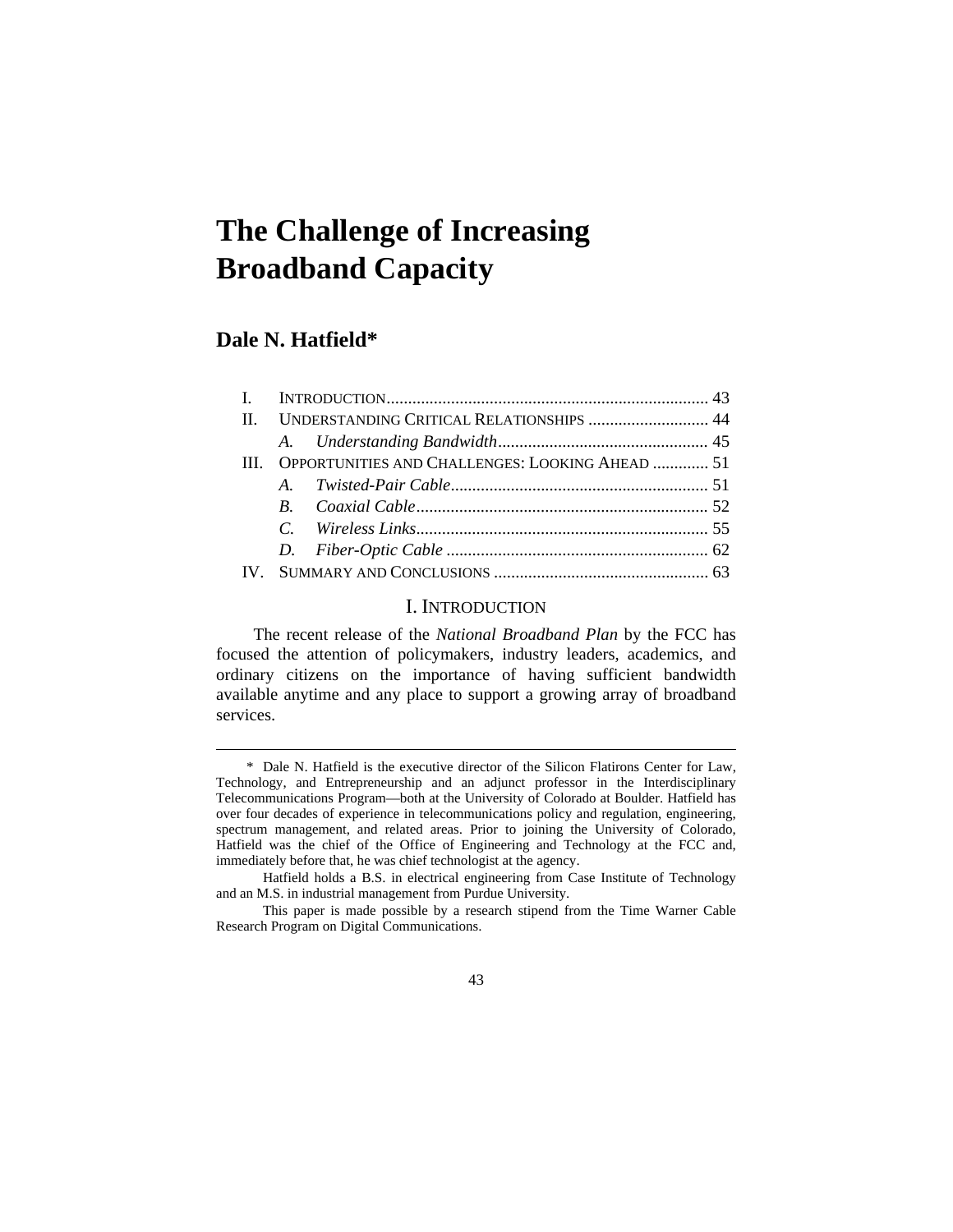Broadband services include both wireline and wireless access to the Internet and the delivery of high-definition and even 3D television. As popular as these two terms—bandwidth and broadband—have become, and as important as they are to our future as a nation, they are not always well understood. The purpose of this Essay is to explain these terms in more technical detail, and relate the explanations to the opportunities and challenges that are associated with increasing fixed and mobile broadband capacity as envisioned in the *National Broadband Plan*.

This Essay is divided into three sections. The first section discusses the critical relationship between the digital transmission capacity of a communications channel (as expressed in binary digits or *bits* per second bps) and the amount of bandwidth associated with that channel (as expressed in analog terms). The second section, in turn, builds upon that discussion to explore the opportunities and challenges associated with increasing the capacity of the four primary transmission technologies used in the critical access portion of the network—namely, twisted-pair copper cable, coaxial cable, wireless links, and fiber-optic cable. The third section provides a summary and offers some concluding thoughts.

## II. UNDERSTANDING CRITICAL RELATIONSHIPS

Both analog bandwidth, as traditionally defined, as well as digital "bandwidth" (expressed as a bit rate), determine how much information can be sent over a communications channel in a given amount of time. The two are related to one another by Shannon's law, which is named after Claude Shannon, who is credited with being the founder of information theory the basis of modern electronic communications. Shannon's law states that the maximum amount of information that a circuit or channel can carry per unit of time (as measured in bits per second) depends upon the (analog) bandwidth and the strength of the desired signal relative to the strength of the accompanying undesired noise and interference as measured at the receiving device.<sup>1</sup> For example, if the bandwidth of the channel is 1 megahertz (MHz), and the received power of the desired signal is fifteen times as strong as the accompanying noise, then the maximum digital capacity of the 1 MHz channel would be 4 megabits per second (Mbps), or 4 bps per hertz of bandwidth (bps/Hz). Shannon's law suggests two fundamental ways of increasing the digital capacity of a channel: increasing the amount of bandwidth devoted to the channel or increasing the received signal level relative to the accompanying noise and

 <sup>1.</sup> Certain types of man-made noise and interference may exhibit some regularity or predictability that permits them to be dealt with more effectively at the receiver. Strictly speaking, Shannon's law assumes that the undesired signal is random rather than having some degree of predictability.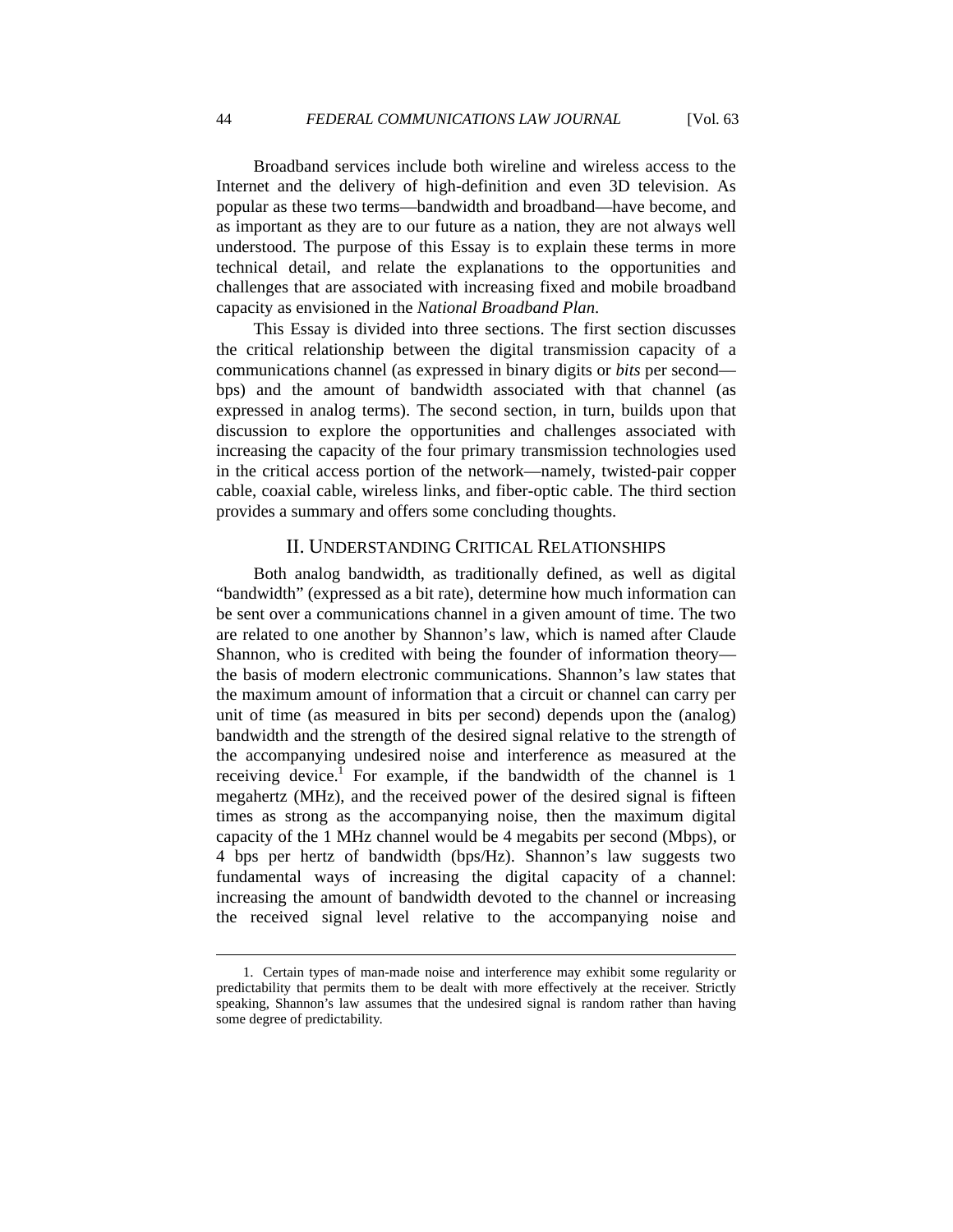interference.<sup>2</sup> Bandwidth increases, however, are often constrained by the technical characteristics of the transmission medium, or, as in the case of wireless communications, by government regulation.

Increasing the digital capacity of a channel by increasing the transmitted power suffers from diminishing returns, and from practical constraints. For instance, in the example given above, increasing the received power to thirty-one times as strong as the accompanying noise only increases the capacity to 5 bps/Hz. Moreover such power increases are often impractical in the "real world" because of the increased interference that would be caused to other nearby users of the same radio spectrum (i.e., the same channel) in the case of wireless communications. Many wireless devices today are battery powered, and increasing their transmitted power can significantly decrease the length of time that the device can be operated without recharging the battery. While the base station with which the portable device communicates may be able to operate at a higher transmitter power, the power received at the base station is often limited by practical battery life considerations associated with the portable device.<sup>3</sup>

#### *A. Understanding Bandwidth*

 $\overline{a}$ 

The term bandwidth originated in the analog world where it is defined as a range (*band*) of frequencies measured in cycles-per-second or hertz (Hz). As a width, it represents the numerical difference between the upper and lower frequency limits of a channel of communications. In this context, a channel is a path used for the transmission of communications signals between two geographically separate points. For example, an ordinary telephone channel may have an upper frequency limit of 3.5 kHz and a lower frequency limit of 0.3 kHz and, hence, an audio frequency (AF) bandwidth of  $3.2$  kHz.<sup>4</sup> A high-fidelity audio amplifier, on the other hand, may have an upper frequency limit of 20 kHz and a lower frequency limit of 20 Hz, and thus a bandwidth of 19.98 kHz. In radio frequency (RF) communications, an ordinary television channel in the United States has a bandwidth of 6 MHz. For example, television channel 2 occupies an RF range of 54–60 MHz and channel 3 occupies an RF range of 60–66 MHz. In contrast, a single frequency modulation (FM) radio channel occupies an RF range of just 200 kHz.

 <sup>2.</sup> For more on Shannon's law, see C.E. Shannon, *A Mathematical Theory of Communication*, 27 BELL SYS. TECH. J. 379 (1948) (Part I); C.E. Shannon, *A Mathematical Theory of Communication*, 27 BELL SYS. TECH. J. 623 (1948) (Part III).

 <sup>3.</sup> As discussed in more detail later, the lower transmitted power often associated with a wireless handset reduces the maximum transmission rate achievable when the device is at the edge of its coverage area and the signal received at the base station is weakest.

<sup>4.</sup> Note that 1 kHz = 1,000 Hz, 1 MHz = 1,000,000 Hz, and 1 GHz = 1,000,000,000 Hz.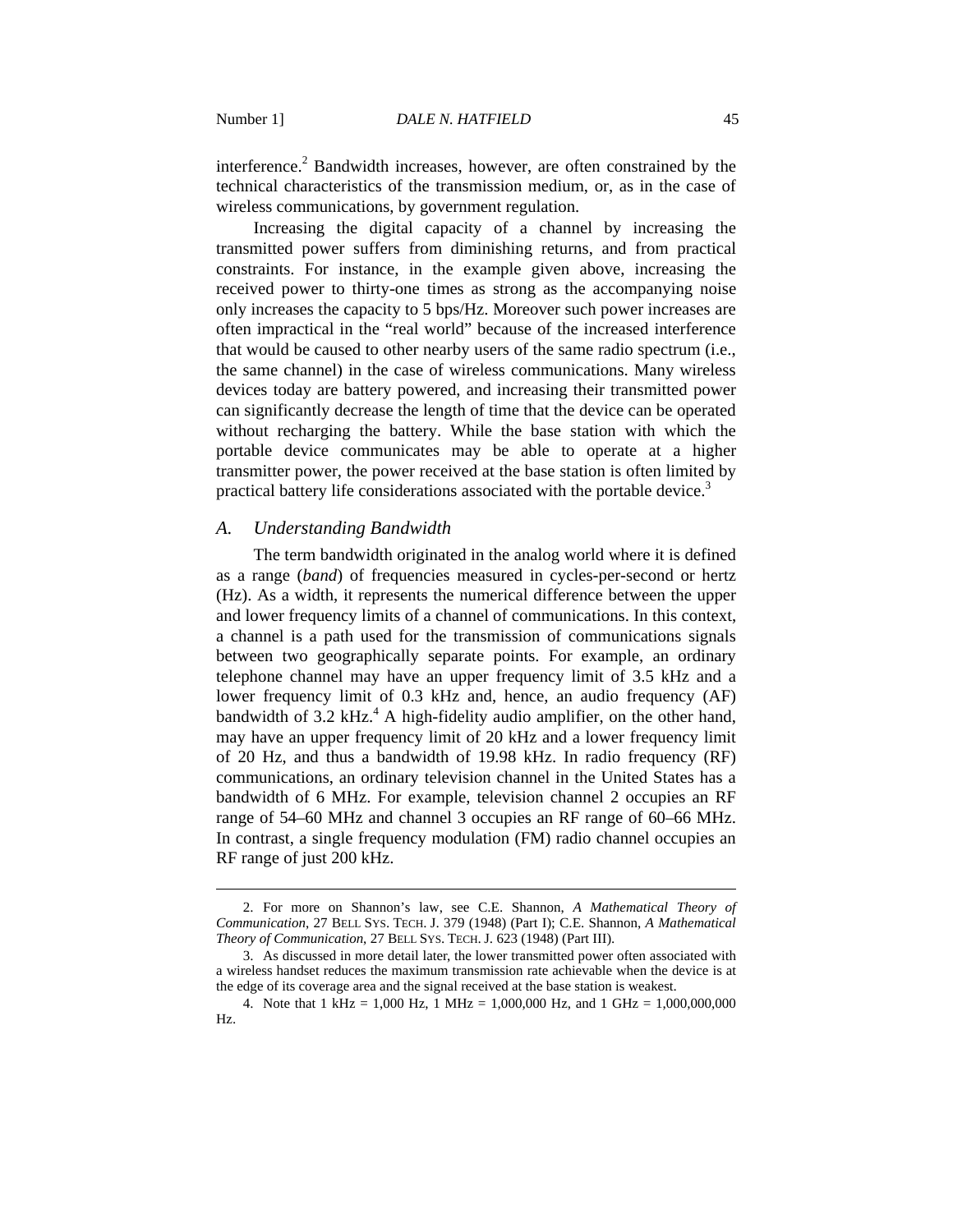In the analog world, signals and the channels they occupy are typically classified loosely and somewhat fluidly as narrowband, wideband, or broadband. A channel that is classified as broadband because of its greater width (e.g., a television channel) can carry more information per unit of time than a channel classified as narrowband or wideband. A television signal made up of both video and sound (i.e., visual and aural) information contains more content than a simple audio signal associated with a telephone call. Hence, it requires more bandwidth to transmit in a given amount of time. Stated another way, a narrowband channel may be adequate to transmit an ordinary voice call, but totally inadequate to transmit a television signal. In short, the more information one desires to send in a given amount of time, the greater the analog bandwidth required.

Even though it is, strictly speaking, an analog expression, the term bandwidth has been carried over into the digital world. In the digital world, where information is carried as bits or "ones and zeros," the term bandwidth is also used to indicate how much information a channel can transmit in a given amount of time. However, in the digital world, bandwidth is measured in bits per second (bps). It is important to note that, in a digital network, the bandwidth is expressed as a rate—how many events happen per unit of time. Other examples of rates include a pump that can discharge water at a rate of 10 gallons per minute or a bridge that can carry 1,000 vehicles per hour. Stated again for emphasis, in the digital world, bandwidth refers to a transmission rate expressed in bits per second.

When digital networks are used to convey analog information, the analog signal is first converted to a digital signal at the originating end through a process known as analog-to-digital conversion, and then, at the terminating end, the digital signal is converted back to an analog signal through a reverse process of digital-to-analog conversion. As is the case in the analog world, in the digital world, the digital signals and the channels they occupy are classified as narrowband, wideband, or broadband.

After the analog-to-digital conversion process described above, an ordinary voice signal requires a transmission rate on the order of a few tens of kilobits per second (kbps), while the transmission of a high quality still image in a reasonable amount of time may require a transmission rate of several hundred kbps. A high-quality television signal, at the other extreme, may require on the order of several million bps (Mbps) for successful transmission in real time. Transmission rates in the tens of kbps range are typically categorized as narrowband; rates in the hundreds of kbps range are typically categorized as wideband; and rates in the Mbps range are typically classified as broadband. So, to summarize in today's terms, in a digital network, the term broadband is associated with a transmission rate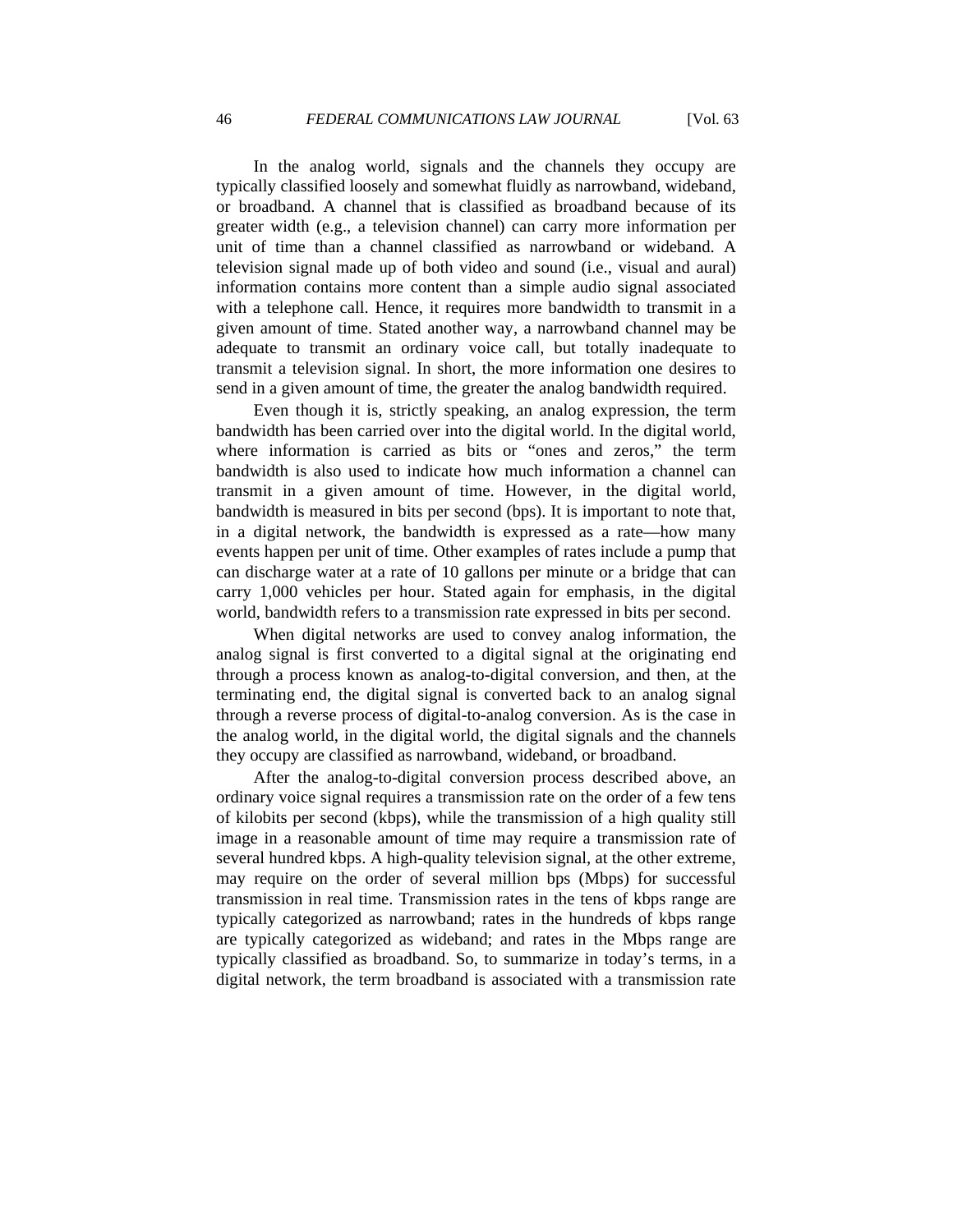of several Mbps or more.<sup>5</sup>

As emphasized earlier, in the world of digital communications, bandwidth is associated with a transmission rate, but such rates are sometimes confusingly referred to as *speeds*. That is, people often speak of *high-speed modems* or *high-speed networks* when they really mean highbit-rate modems or high-rate networks. Speed properly refers to the time it takes for an object—or, in the case of electronic communications, a signal —to travel from one point to another across an intervening space. In electronic communications, electromagnetic waves (e.g., RF signals) travel through space at the speed of light and via copper wires, coaxial cable, or fiber-optic cables, or other physical media at velocities that approach the speed of light.

In the digital world, some characteristic (or combination of the characteristics) of the transmitted electromagnetic/RF signal is rapidly changed to reflect whether the bit being sent is a one or a zero. The simplest digital transmission system to envision is one that sends a burst of electromagnetic/RF energy if the bit is a one and does not send a burst when the bit is a zero. In other words, the bursts of energy (or lack thereof) occur at regular intervals representing a sequence of ones and zeros that correspond to the information being sent. In order to send information at a higher rate, the intervals are shortened in time—that is, the ones and zeros are closer together in time and space—such that the transmission rate increases but the speed of transmitting individual bits remains the same, since the speed involved cannot exceed the speed of light. While the actual techniques used in the transmission of digital format are often much more sophisticated, the same basic principles apply.

Perhaps the distinction between speed and bit rate can be made clearer through an example drawn from the physical world. Consider a stream of semi-trailer trucks traveling down a highway at the speed limit of 60 miles per hour (mph) and assume that the trucks are physically spaced at intervals of one truck length. That would produce a transmission rate of some number of vehicles per hour. Now consider the same scenario except that the trucks are replaced by Mini Cooper automobiles traveling at the same 60 mph and also spaced one vehicle length apart. Because the vehicles, in this case, the small Mini Coopers, are spaced much closer together than the semi-trailer trucks, the number of vehicles per hour would be much greater even though the speed has not changed. This is analogous to the digital

 <sup>5.</sup> To put this transmission rate into perspective, the *National Broadband Plan* suggests a goal of having at least 100 million U.S. homes with affordable access to actual download speeds of at least 100 Mbps and actual upload speeds of at least 50 Mbps by the end of the decade. *National Broadband Plan: Connecting America*, *Executive Summary*, BROADBAND.GOV, http://www.broadband.gov/plan/executive-summary/ (last visited Nov. 13, 2010).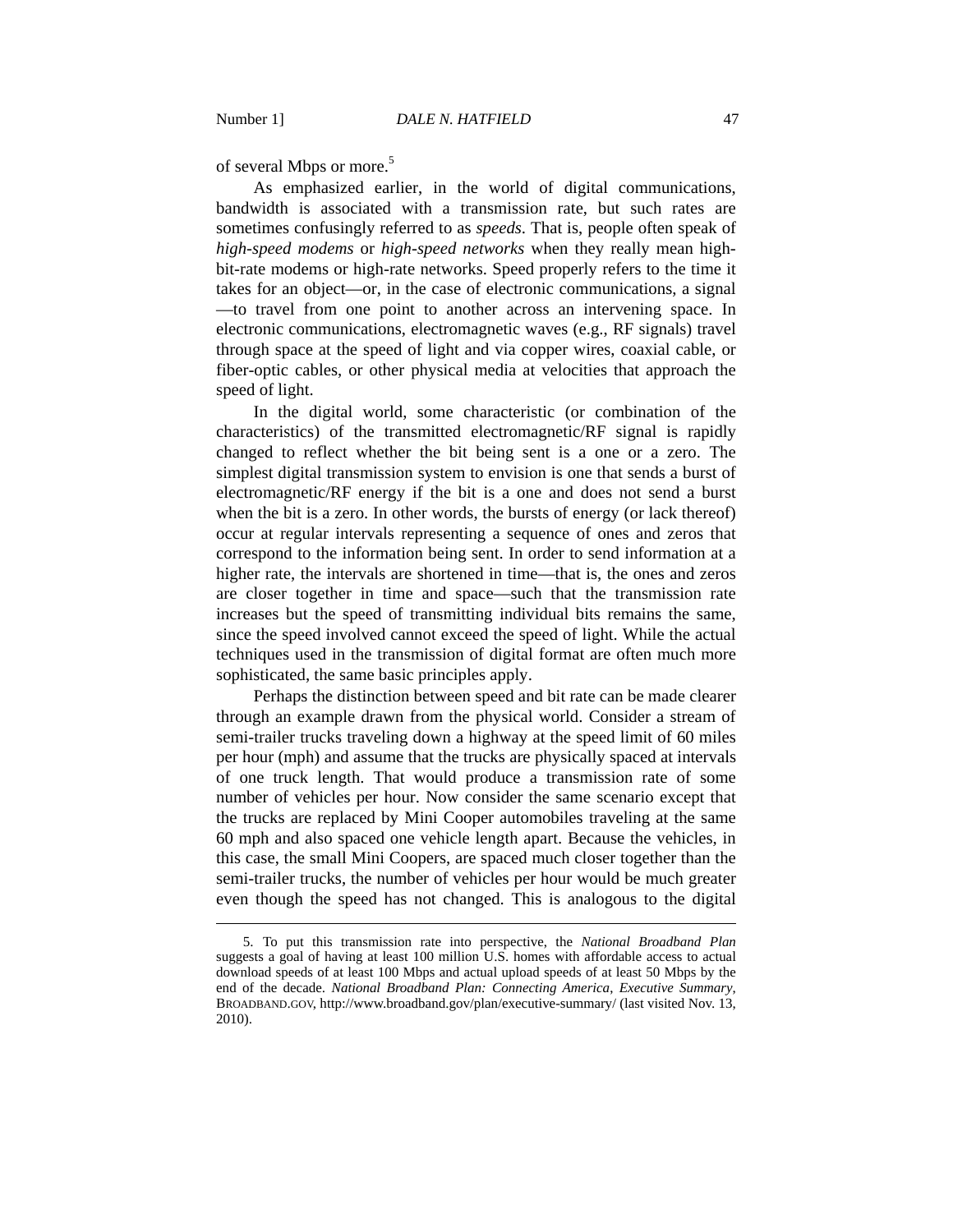transmission situation where the bit rate—the number of bps—is increased by spacing the ones and zeros closer together in time and space. The relationship between the maximum bit rate that a channel will support and the bandwidth of that channel (as that term is used in the analog world) will be explored later.

In the network of networks making up the Internet, the bits of information being transmitted are organized into sequences or units of bits called *packets*. In addition to the bits associated with the information being transmitted—for example, a portion of an email message or a voice telephone call—the packets include sequences of bits identifying the Internet address of the destination. These individually addressed packets of information are then routed from node to node between the origin and the destination in "store and forward" fashion. The time it takes for the packet to travel from the origin to the destination is known as *latency*. The irreducible or absolute minimum amount of time it takes for a packet to travel from the origin to the destination is constrained by the speed of light.

In addition to this irreducible minimum, the packets themselves may be processed several times at intermediary nodes along the way, thus adding to the latency. For example, an intermediary node, such as a packet switch or router, may store the packet briefly in order to read the address associated with the packet before forwarding it on to another node that is closer to the ultimate destination. This intermediary processing increases the latency. In addition, just as vehicles sometimes encounter congestion on a highway during peak travel periods, the packets from different users and applications may encounter congestion delays as well, thus adding further to the total latency. To return to the highway analogy, a vehicle traveling at the speed limit may have to stop at a toll booth and pay a toll. Moreover, there may not be enough individual toll booths to handle all of the arriving vehicles, in which case additional delays may occur. The processing delay at the toll booth and any congestion delays that occur upon arrival or departure from the toll booth add to the total time it takes the truck to reach its destination.

Latency is an important measure of performance in some Internet applications (e.g., in real-time voice applications and highly interactive games), and less important in other applications (e.g., email or simple web browsing). The important point is that the minimum amount of latency cannot be decreased by increasing the bit rate—that is, by increasing the bandwidth. Stated another way, the minimum latency, or delay, between source and destination is constrained by the speed of light; and the transmission rate merely determines how fast the packet can be "unloaded" once it arrives. Thus two major performance measures associated with the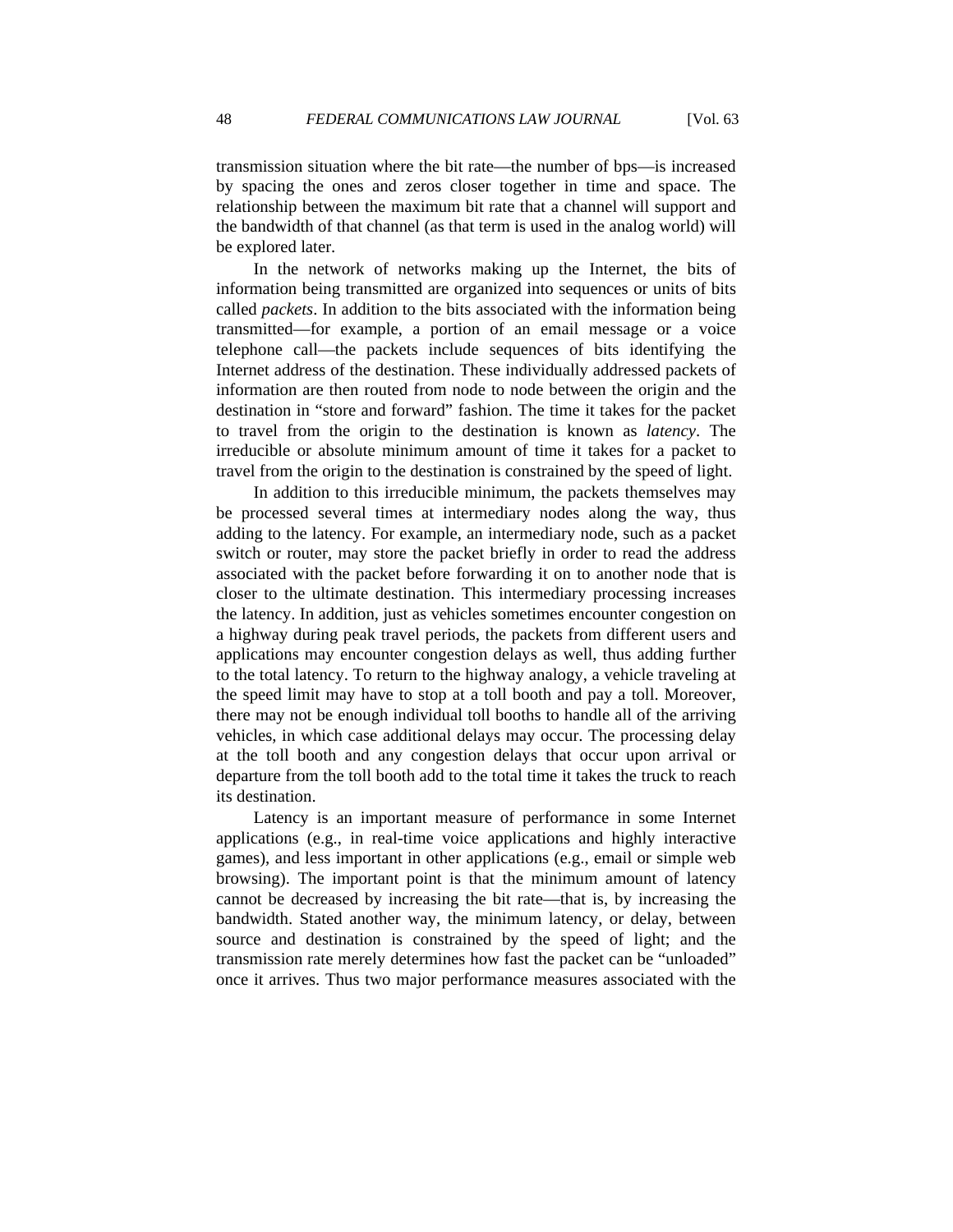Internet are speed/latency and bandwidth/data rate.<sup>6</sup>

In the "real world" today, radio systems typically achieve efficiencies of between less than 1 bps/Hz to 7 bps/Hz or so, depending upon the quality of the channel—that is, in terms of the received signal-tonoise/interference ratio. For example, today's comparatively high-powered digital television (DTV) systems achieve a transmission rate of almost 20 Mbps in a 6 MHz channel for an efficiency of approximately 3.3 bps/Hz. In its recent report to Congress on the *National Broadband Plan*, the FCC reported that over the years, the efficiencies of digital cellular radio systems have increased from much less than 0.1 bps/Hz at their inception to approximately 1.4 bps/Hz today.<sup>7</sup> Modern cable systems using the DOCSIS  $3.0$  specification<sup>8</sup> achieve a transmission rate of approximately 43 Mbps in a 6 MHz channel in the downstream direction—that is, from the cable system "headend" to the subscriber's premises—for an efficiency of a little over 7 bps/Hz. The techniques used to improve efficiencies as measured in bps/Hz tend to increase the amount of transmitter energy that is emitted near the edges of the channel compared to the portion of the energy emitted near the center of the channel. Thus, just as higher transmitter power can cause increased interference to other (distant) systems operating on the same channel, increasing the capacity of a channel by increasing the efficiency (again, as measured in bps/Hz) can cause increased interference to other systems operating on adjacent channels. The key point is that the efficiencies and hence the total capacities of all of these communications systems are ultimately constrained by the limitations of Shannon's law.<sup>9</sup>

Before discussing the opportunities and challenges associated with increasing fixed and mobile broadband capacity, it may be useful to say a few words about the noise and interference that inevitably competes with the desired signal in a receiver and constrains the capacity in accordance

 <sup>6.</sup> A third important measure of performance in the Internet is packet loss. Just as vehicles sometimes get lost on their way to their destination, packets are sometimes lost as well. For example, a packet may be discarded at an intermediary node if it has already been delayed excessively or the amount of temporary storage available at the node is insufficient.

 <sup>7.</sup> *See National Broadband Plan: Connecting America*, BROADBAND.GOV, http://www.broadband.gov/plan/ (last visited Nov. 13, 2010).

 <sup>8.</sup> DOCSIS is the acronym for Data Over Cable Service Interface Specifications®. The specification, which describes a technique that allows information in the digital format to be transmitted over analog cable television systems, was developed by Cable Television Laboratories (CableLabs®). Additional information on the most recent version of the specification, DOCSIS 3.0, can be found at *CableLabs: Revolutionizing Cable Technology*, DOCSIS, http://www.cablelabs.com/cablemodem/ (last visited Nov. 1, 2010).

<sup>9.</sup> Another technique that can be used to increase the capacity of a link is digital signal compression. Compression is a digital signal-processing technique that can reduce the transmission rate required to convey a signal in a given amount of time without unacceptable loss of quality. Digital compression techniques work, for example, by removing redundant information that may be present in the signal to be transmitted.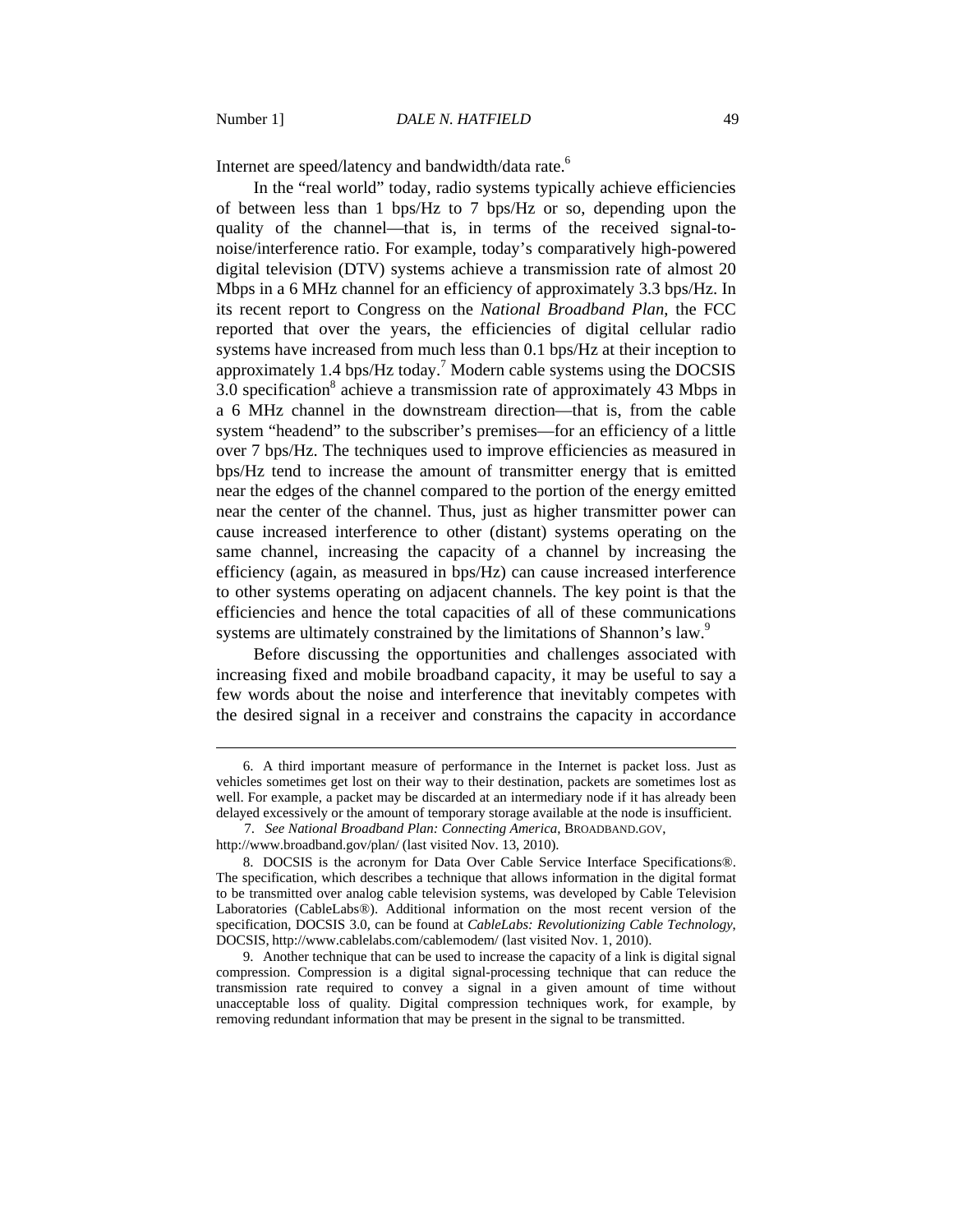with the Shannon's law-limit just described. Radio frequency devices themselves internally generate a certain amount of electrical noise. This noise is produced by thermal agitation of electrons in a conductor. In an FM radio, this random noise would be heard as a hissing sound in the receiver, and since it is produced in the receiver itself, it would even be heard in a remote area where there were no broadcast stations operating on the channel.<sup>10</sup> This noise can be reduced by numerous techniques, but it cannot be completely eliminated. In addition to this internal noise, the desired signal must compete with external sources of noise that typically enter the receiver through the same path (i.e., the antenna connection) as the desired signal. There are two broad classes of external noise—natural and man made. Natural noise sources include, for example, electrical storms (i.e., lightning), which produce static in the amplitude modulation (AM) band. Man-made noise in nearby radio channels can be produced by a host of sources including automobile ignition systems, rotating electrical machinery, and devices like fluorescent light fixtures. These devices act as miniature transmitters that produce unintended RF energy. In wireless systems, this external noise and interference generally decreases in importance at higher frequency bands in the radio spectrum.

In addition to this unintentional radiation, the receiver often must contend with the intentional radiation produced by other RF systems. In wireless systems, such interference may be produced by another transmitter operating on the same channel at some distance away or by spillover effects from transmitters operating on adjacent bands or channels as explained above. Also, from a practical point of view, receivers are not perfect in filtering out signals operating on adjacent bands or channels, thus allowing in additional interference from other systems. These unintended forms of man-made radiation can be looked at as a form of environmental pollution, and the FCC has adopted rules that seek to reduce the interference from such sources. $<sup>11</sup>$  Note that the policy objective should not</sup> be to eliminate all interference—indeed, that is impossible. Nor should the objective always be to minimize the probability of interference because that may be prohibitively expensive. Rather the objective, in principle at least, should be to choose the level of interference that optimizes the economic value of the resource. $^{12}$ 

To summarize, there are two primary "scarce" resources associated with the design of any digital transmission link: received power and

 <sup>10.</sup> In a television receiver, such noise manifests itself as "speckles" or "snow" in the picture.

<sup>11.</sup> *See generally* 47 C.F.R. pt. 15 (1999).

 <sup>12.</sup> *See* R.H. Coase, *The Federal Communications Commission*, 2 J.L. & ECON. 1, 27 (1959) ("It is sometimes implied that the aim of regulation in the radio industry should be to minimize interference. But this would be wrong. The aim should be to maximize output.").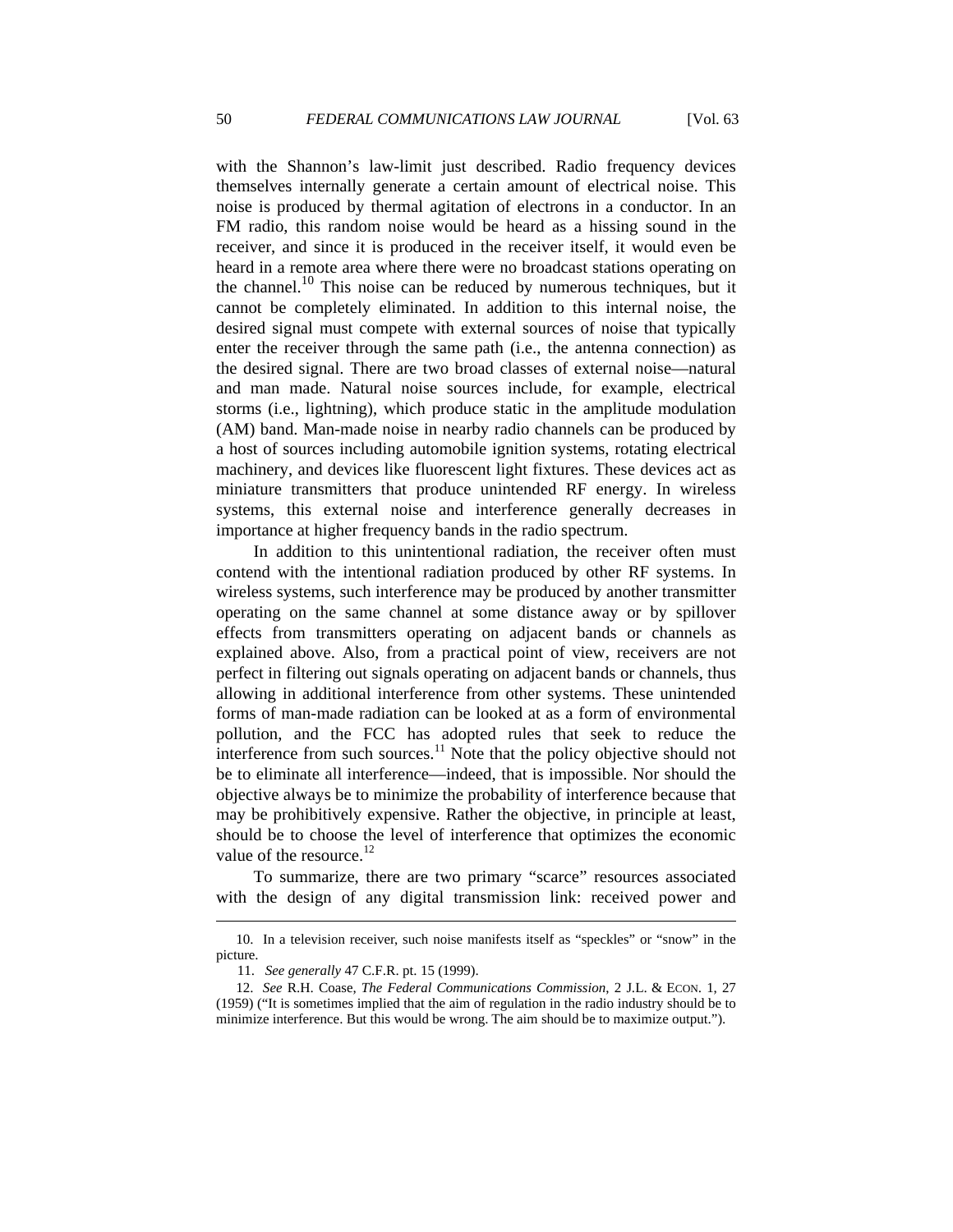"analog" bandwidth. The underlying capacity of such a digital transmission link as measured in bits per second depends upon both the analog bandwidth of the particular transmission media involved—twisted-pair copper cable, coaxial cable, wireless link, or fiber-optic cable—and the strength of the desired signal relative to the noise and interference at the receiving device. The following section will review some of the opportunities and challenges associated with increasing fixed and mobile broadband capacity.

## III. OPPORTUNITIES AND CHALLENGES: LOOKING AHEAD

It is generally agreed that, in many cases at least, the primary technical and economic bottleneck hindering greater availability of broadband facilities and services is in the access portion of the network that is, the portion of the network between the customer and a node in the network, which typically represents an aggregation point or point of traffic concentration. For example, in a wireless cellular system, this point might be a radio access node or base station; in the case of the telephone network, it might be a neighborhood terminal where the individual twisted-pair cables are terminated; and in the case of the cable network, it might be the location where the coaxial cables serving an individual neighborhood are terminated. Except in more-remote, less-populated, or other hard-to-serve areas, connecting this access node to the balance of the network (i.e., to the long-haul or core network) is typically less challenging because upgrades in capacity are easier and there are greater opportunities to achieve economies of scale. For this reason, the rest of this Essay will focus on this "last-mile" portion of the network—the portion between the access node just described and the customer premises.

The principle transmission media used to serve this portion of the network are those mentioned above: twisted-pair copper cable, coaxial cable, wireless, and fiber-optic cable. Since the underlying capacity of a digital transmission link depends upon the analog bandwidth of the particular transmission media and the signal-to-noise/interference ratio at the receiving device, it may be instructive to begin by focusing on these two fundamental factors in terms of each of the four types of transmission media just identified.

#### *A. Twisted-Pair Cable*

The original transmission media for both telegraph and telephone systems were open-wire lines consisting of pairs of bare conductors that were tied to insulators attached to cross-arms on wooden poles. In the access part of the telephone network, these open-wire lines eventually gave way to multipair cables consisting of individually insulated pairs of copper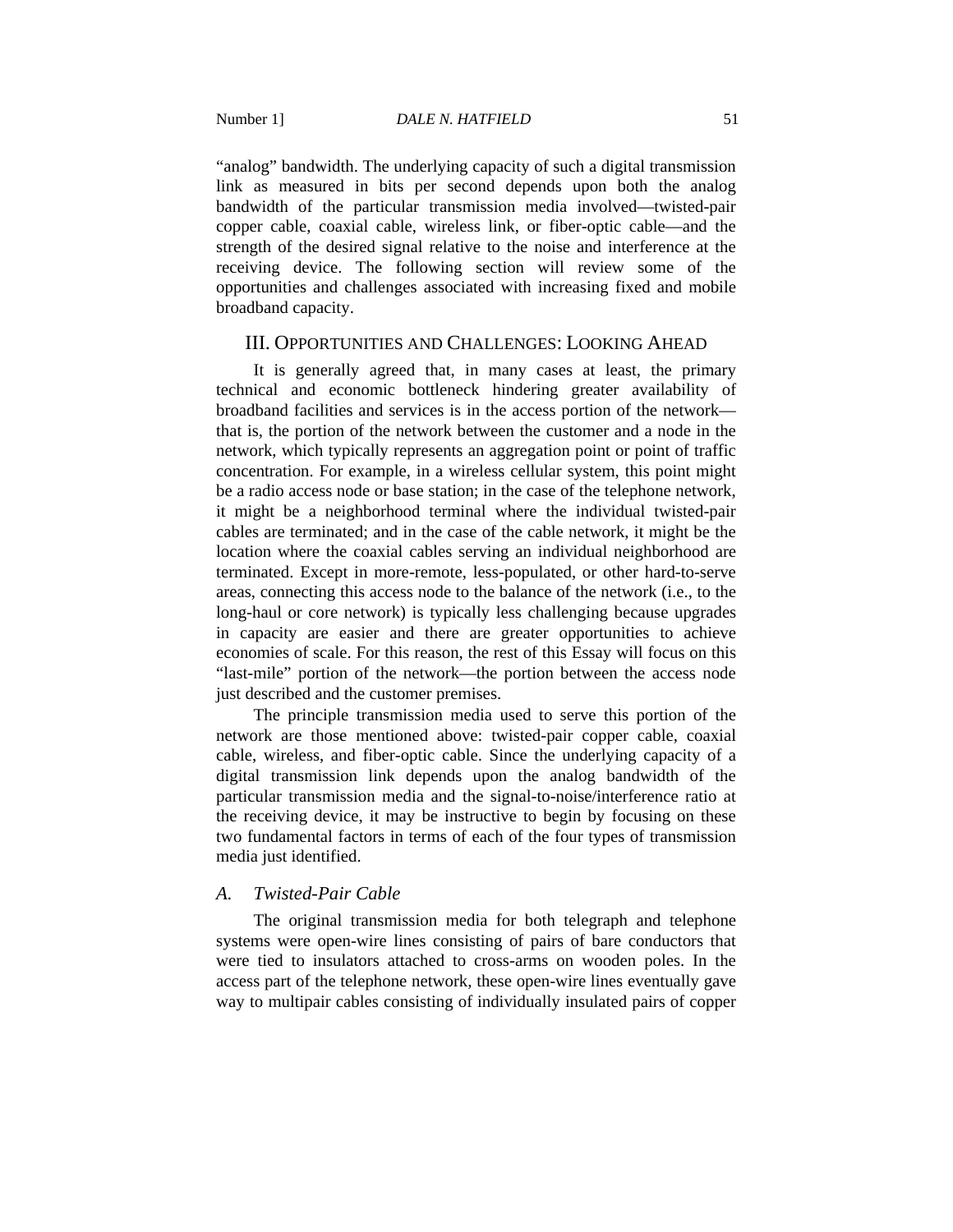wires enclosed in a common protective sheath. Each wire pair is twisted together for technical reasons and, in a modern installation, these individual wire pairs are connected to the neighborhood access node mentioned above. Often a fiber-optic cable is then used as the transmission media from the access node to the telephone company central office and the balance of the network. Because of the enormous bandwidth of the fiberoptic cable (as explained in more detail below), the characteristics of the individual wire pairs in terms of their analog bandwidth and their noise/interference susceptibility determine the digital bandwidth that can be delivered over the access portion of the network to the individual subscriber.

In terms of analog bandwidth, the individual wire pairs are capable of handling electrical signals in the AF range up to an RF frequency of perhaps 1 MHz or more. Stated another way, standard telephone wires have the bandwidth necessary to carry an ordinary analog voice conversation in one frequency range plus digital signals in the higher frequency range of the total available bandwidth. This sharing of the available bandwidth in the access portion of the network is the basis for the Digital Subscriber Line (DSL) service offerings of local telephone companies. The maximum bandwidth available on an individual wire pair depends upon a number of factors (e.g., the gauge of the wire), and is inversely proportional to distance. That is, the available analog bandwidth decreases with distance.

In terms of noise and interference, the individual wire pairs in an ordinary multi-pair telephone cable are not electrically shielded, and thus they are susceptible to picking up noise and interference from other nearby wire pairs ("cross-talk") from other sources of man-made electrical noise, and from RF sources such as nearby AM radio stations. While engineers and scientists have developed ingenious ways of dealing with these impairments, the combination of relatively limited analog bandwidth and a relatively hostile noise and interference environment has tended to limit DSL digital bandwidths to a few Mbps. Much higher data rates on the order of tens of Mbps are possible both at shorter distances and by utilizing more than one wire pair from the neighborhood node to the individual subscriber.

#### *B. Coaxial Cable*

 $\overline{a}$ 

Early Community Antenna Television (CATV) systems used *twin lead* or *ladder lines* as the transmission medium for getting television signals from a central location (the "headend") to groups of subscribers. Early in the development of the industry, however, the transmission medium was changed to coaxial cable, $13$  which consists of a single wire

 <sup>13.</sup> These early developments occurred in the late 1940s–early 1950s. For a more complete history of cable television perspective from the technological perspective, see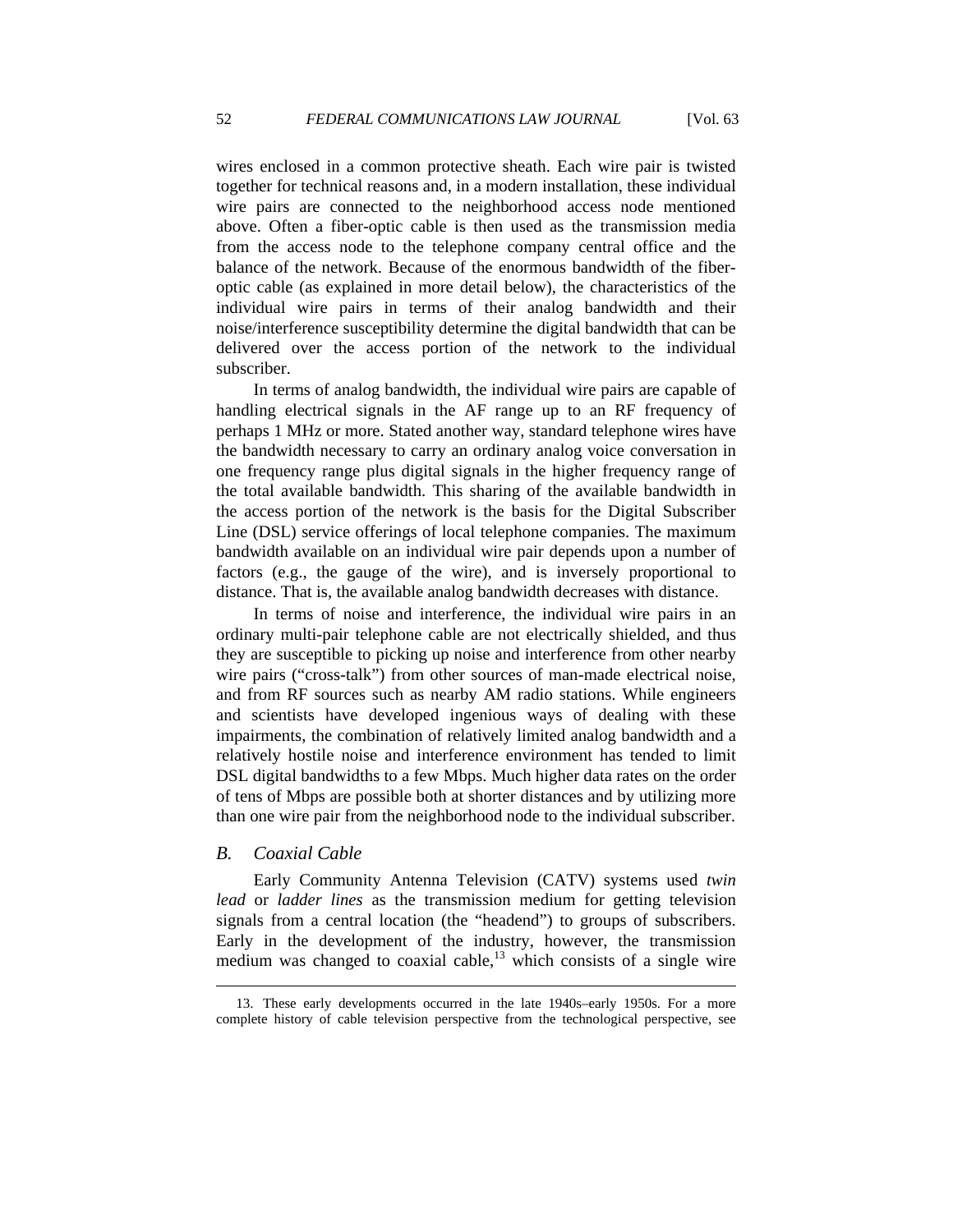conductor centered within a cylindrical, metallic outer conductor that serves as a shield. The two conductors are insulated from one another using various materials. As explained before, in a modern cable television network, coaxial cable is used as the transmission medium between a group of subscribers and a neighborhood access node. The connection between the access node and the headend typically utilizes a fiber-optic cable creating what is known as a Hybrid Fiber Coaxial (HFC) network.

In terms of analog bandwidth, the individual coaxial cables used in cable television networks are capable of handling electrical signals with an RF frequency of up to roughly 1 GHz. Thus, one important advantage of coaxial cable as a transmission medium is its large analog bandwidth. The signals transmitted over the coaxial cables steadily weaken with distance, however, and broadband analog amplifiers are required at regular intervals to boost the signals back up to suitable levels.

The shielded construction of the coaxial cable significantly reduces the susceptibility of the medium to noise and interference from external sources, including "over-the-air" wireless signals that utilize the same RF frequency range. While the shielded construction of the coaxial cable provides protection against external sources of noise and interference, the amplifiers that are required at regular intervals do produce some electrical noise and forms of self-interference (e.g., a form of interference known as *intermodulation*) that must be dealt with by receivers at either end of the path. Because, to a great extent, only internal noise and interference must be dealt with, the environment is much more predictable and thus easier to mitigate by various engineering techniques. Moreover, the modern HFC architecture reduces the number of amplifiers required and, thus, the amount of internally generated noise and interference. Along with increasing internal noise and interference, the amplifiers employed also limit the available bandwidth. However, a modern HFC network typically has an upper RF frequency limit of 750 or 850 MHz.

In terms of digital bandwidth, it was noted above that modern (i.e., HFC) cable systems using the DOCSIS 3.0 specification are able to achieve an efficiency of slightly more than 7 bps/Hz. Thus, in gross terms, a modern cable system has an ultimate capacity of several Gbps. While the ultimate capacity of the coaxial cable is in the multiple-Gbps range even when constrained by the bandwidth of the associated amplifiers, two caveats are in order. First, reflecting the origins of the industry in retransmitting over-the-air broadcast signals, the bandwidth or spectrum associated with the cable is divided into scores of 6 MHz-wide channels

Walter S. Ciciora, *Cable Television in the United States–An Overview* (rev. 2d ed. 1995), *available at* http://people.seas.harvard.edu/~jones/cscie129/nu\_lectures/lecture13/pdf/ CATV.pdf .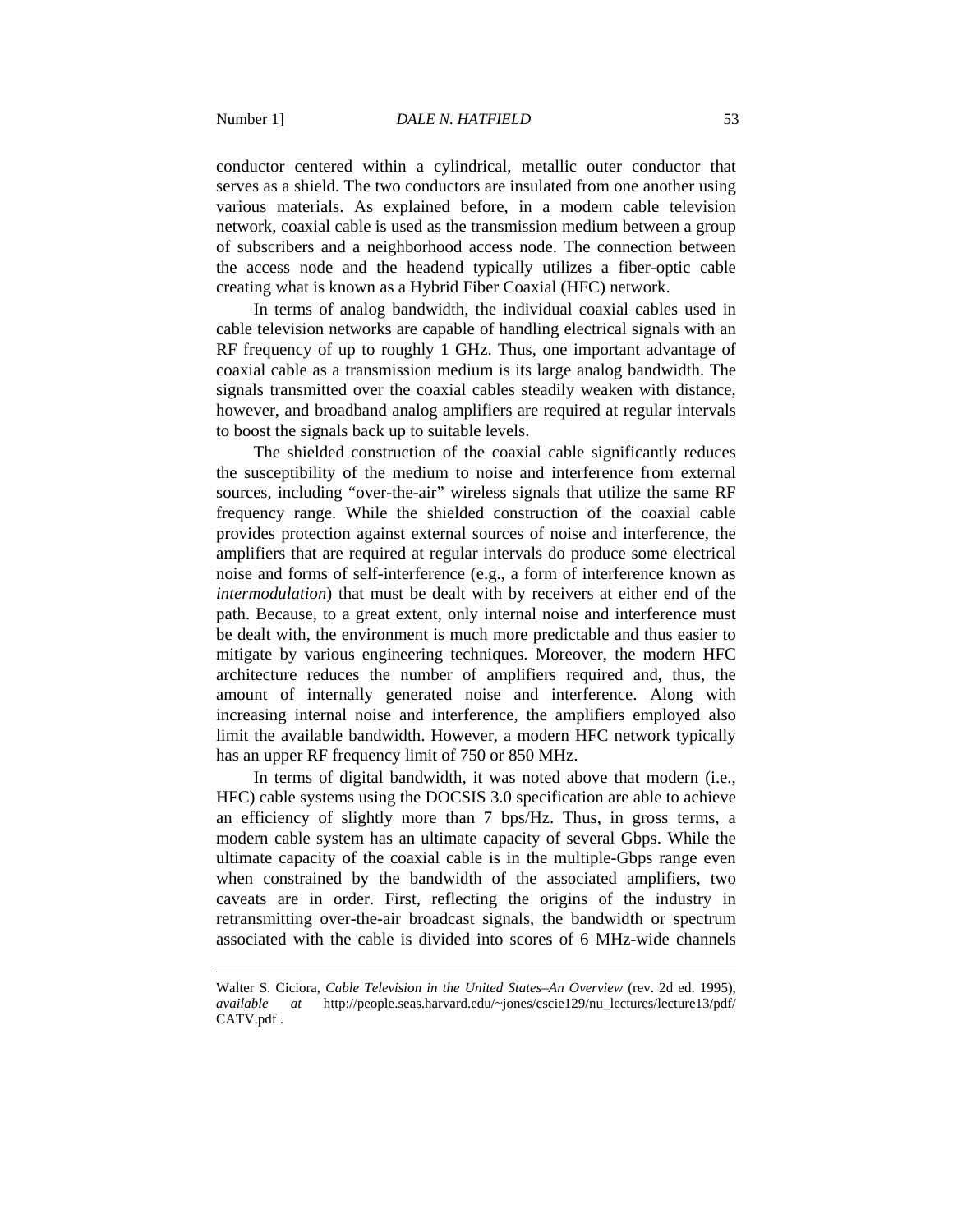and the division of those channels between the downstream (i.e., between the access node and the subscriber) and upstream channels (i.e., between the subscriber and the access node) is asymmetric. That is, the number of channels (and hence the analog bandwidth) available in the upstream direction is considerably less than the number of channels available in the downstream direction. Moreover, in the traditional architecture, a substantial fraction of the downstream channels is devoted to the delivery of entertainment television signals—although with advanced digital signal compression techniques, the number of channels required to deliver such programming is significantly reduced. Over time, of course, these residual artifacts stemming from the origins of the industry can be removed, and something closer to the inherent capacity of the cable itself can be recovered.

Second, again reflecting the origins of the industry, the available capacity on the multiple coaxial cables emanating from a particular neighborhood node is shared among the various households served by that node. Sharing capacity made sense when a large fraction of the subscribers all wanted to view the same television program—for example, a championship sporting event like the Super Bowl—at the same time. Said another way, it made sense to send a single copy of the program and have multiple subscribers tap into it rather than sending multiple but identical copies of the same program individually on separate facilities to each subscriber. When the HFC network is used to supply Internet access, however, the situation is much different. With the HFC architecture using DOCSIS modems, one or more of the shared 6 MHz channels is set aside for the provision of downstream Internet access. On this shared 6 MHz channel, different subscribers are independently receiving different digital content—aural, data, image, video, or combinations thereof—in individually addressed packets of information. The protocols (or rules of the road) prevent contending transmissions from interfering with one another. Since the transmission capacity is shared among multiple households in this manner, congestion and packet loss may result as traffic peaks and individual consumers contend for the available capacity.<sup>14</sup>

One fundamental way of reducing congestion in an HFC network is to decrease the number of households or customers served by each of the shared stretches of coaxial cable. This can be accomplished in two fundamental ways. First, imagine an access node that connects to three runs of coaxial cable collectively sharing the same capacity or channel and connected to a fiber-optic cable link back to the headend. The capacity per household in this case can be increased by separating each of the three

 <sup>14.</sup> Although this discussion deals with possible congestion/latency in the downstream direction, similar considerations apply in the upstream direction as well.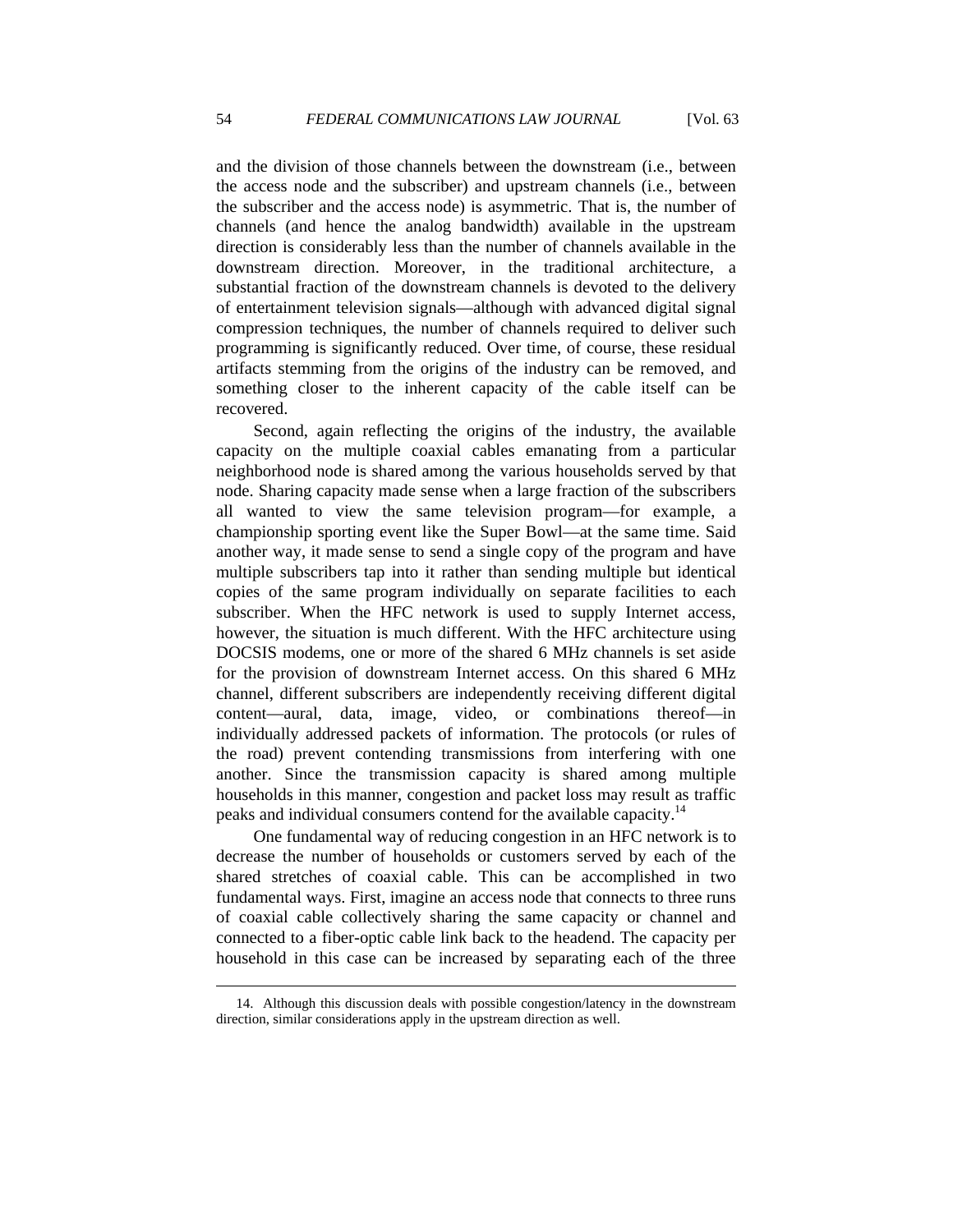coaxial cable runs and connecting them to different fiber-optic links running to the headend. As explained in more detail below, a fiber-optic cable typically consists of multiple optical fibers, so such an approach may only require adding the necessary electronics to "light up" the additional individual fibers. In cable network parlance, this method of increasing capacity is known as *node splitting*. Second, in new construction where it is easier to modify the physical layout of the network, the capacity of the HFC architecture can be increased by increasing the density of nodes, thus decreasing the number of households or customers served per coaxial cable route and access node. Note that this process moves the broadband fiberoptic cable connection closer to the end users and allows more intense reuse of the RF bandwidth or spectrum carried within the individual coaxial cable runs. Interestingly, each of these two techniques for reducing congestion and the associated latency has analogies in the wireless space and, to a lesser extent, the DSL space as well.

### *C. Wireless Links*

It is generally agreed that the preferred frequency range for wireless RF communications used in the access portion of the network lies in the span of roughly 300 MHz to 3,000 MHz  $(3 \text{ GHz})$ .<sup>15</sup> Frequencies below this range are sometimes subject to long-range, highly variable interference due to atmospheric and ionospheric effects, require comparatively large antennas, and suffer to a greater extent from natural and man-made sources of radio noise and interference as explained earlier. Frequencies above this range tend to be blocked or attenuated more by intervening terrain and natural and man-made clutter, such as foliage and buildings. At extremely high frequencies (above 10 GHz or so), additional attenuation due to rain and snow becomes an increasingly limiting factor in terms of readily achievable transmission distances.<sup>16</sup> Although gross generalizations about the suitability of various ranges of the spectrum for different uses are often suspect, it is widely agreed that, in terms of providing fixed and mobile access, the range from roughly 300 MHz to 3 GHz is the most desirable as indicated immediately above. Indeed, it is so desirable that it is sometimes referred to as "beachfront property."<sup>17</sup>

Of course this entire range of spectrum from 300 MHz to 3 GHz is not available for providing wireless broadband access. Large blocks of this

 <sup>15.</sup> *See, e.g.*, Stuart Minor Benjamin, *Spectrum Abundance and the Choice Between Private and Public Control*, 78 N.Y.U. L. REV. 2007, 2065 (2003).

 <sup>16.</sup> The higher frequency spectrum is useful for many purposes, especially when there is a line-of-sight path between the two ends of a communications link. It is generally less suitable for longer-range communications, especially when the link is close to the ground and mobile devices are involved.

 <sup>17.</sup> Benjamin, *supra* note 15, at 2065.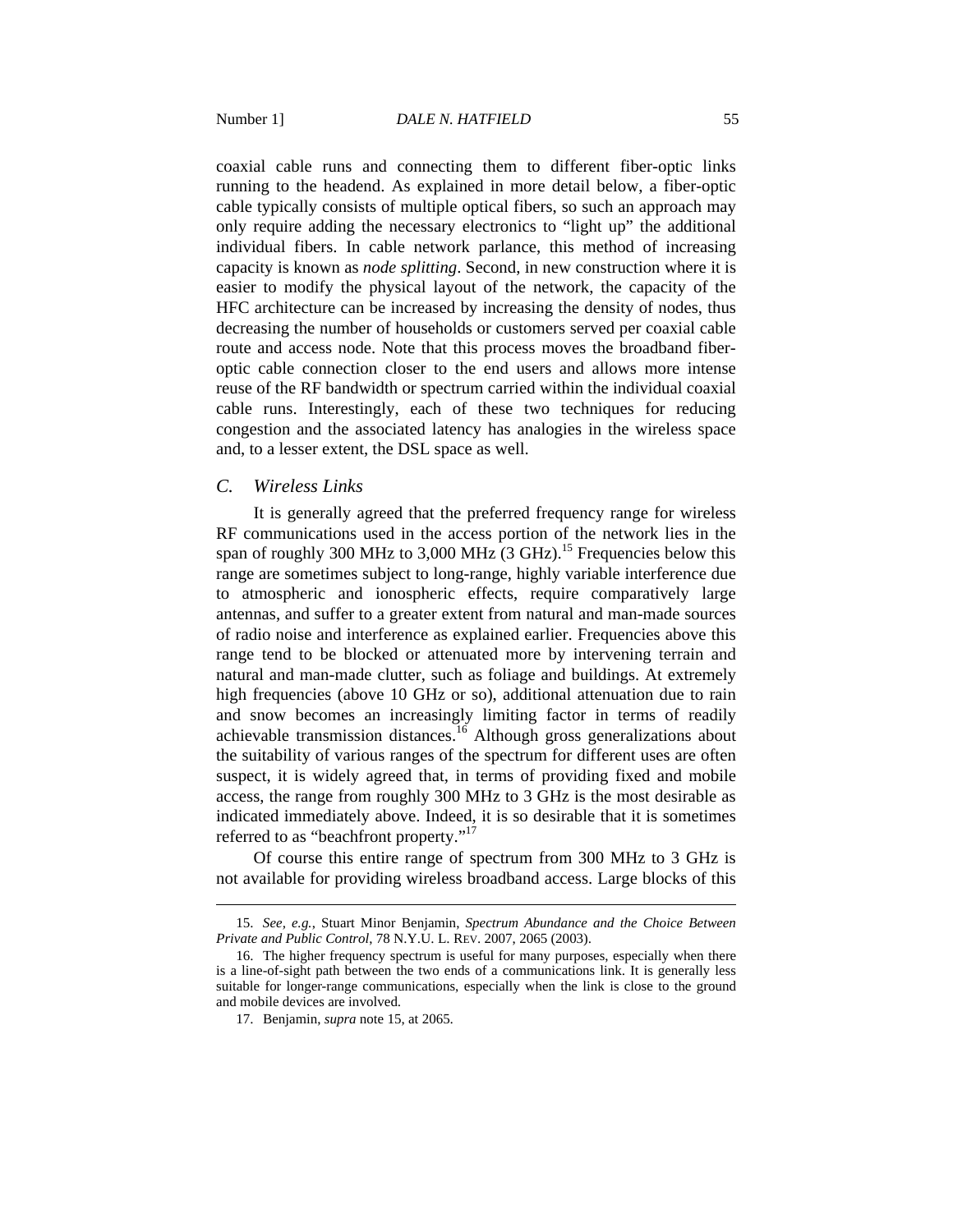spectrum range are already allocated to other important services and applications such as over-the-air radio and television broadcasting, the Global Positioning System (GPS), private- and public-safety mobile radio systems, weather radars, air-navigation systems used to provide communications between pilots and air-traffic controllers on the ground, Digital Audio Radio Satellite (DARS) broadcasting, and Mobile Satellite Services (MSS), to name just a few. The net result is that only a fraction of the spectrum in the desirable 300 MHz to 3 GHz range is currently available for the provision of fixed and mobile broadband wireless access. In fact, in the recently released *National Broadband Plan*, the FCC indicates that only 547 MHz of spectrum is available for the provision of mobile broadband services in the desirable frequency range below 3.7  $GHz^{18}$ 

The Obama administration has proposed, over the next ten years, to nearly double the amount of spectrum available for commercial use including for the provision of broadband wireless access—by reallocating some 500 MHz of spectrum currently held by the federal government and private companies. $19$  This proposal is consistent with recommendations contained in the *National Broadband Plan* and, presumably, the spectrum involved lies within the desirable range of 300 MHz to 3 GHz. If this proposal comes to fruition, it means that by the end of the decade there will be approximately 1 GHz of bandwidth available for the commercial provision of broadband wireless access within this desirable range. It is interesting and instructive to note that this net amount of spectrum is roughly comparable to the amount of analog bandwidth that is currently available on modern cable television systems that use the HFC architecture.<sup>20</sup>

Even though the net amount of analog bandwidth is roughly comparable (or will be if the Obama administration's proposal is implemented), there are important differences between the two methods of providing broadband access—coaxial cable and over-the-air wireless. Perhaps the foremost (and obvious) difference is the fact that a wireless

 <sup>18.</sup> The FCC's *National Broadband Plan* recommended that 500 MHz of spectrum be made available for broadband within ten years, of which 300 MHz should be made available for mobile use within five years. FCC, NATIONAL BROADBAND PLAN, BROADBAND ACTION AGENDA 1 (2010), http://www.broadband.gov/plan/national-broadband-plan-actionagenda.pdf.

 <sup>19.</sup> Presidential Memorandum: Unleashing the Wireless Broadband Revolution (June 28, 2010), *available at* http://www.whitehouse.gov/the-press-office/presidentialmemorandum-unleashing-wireless-broadband-revolution.

 <sup>20.</sup> As explained before, it is important to realize that, while both cable television systems and broadband wireless access systems use RF spectrum, interference between the two uses of the spectrum is largely prevented by the metallic shielding associated with the coaxial cable transmission media used in cable television systems.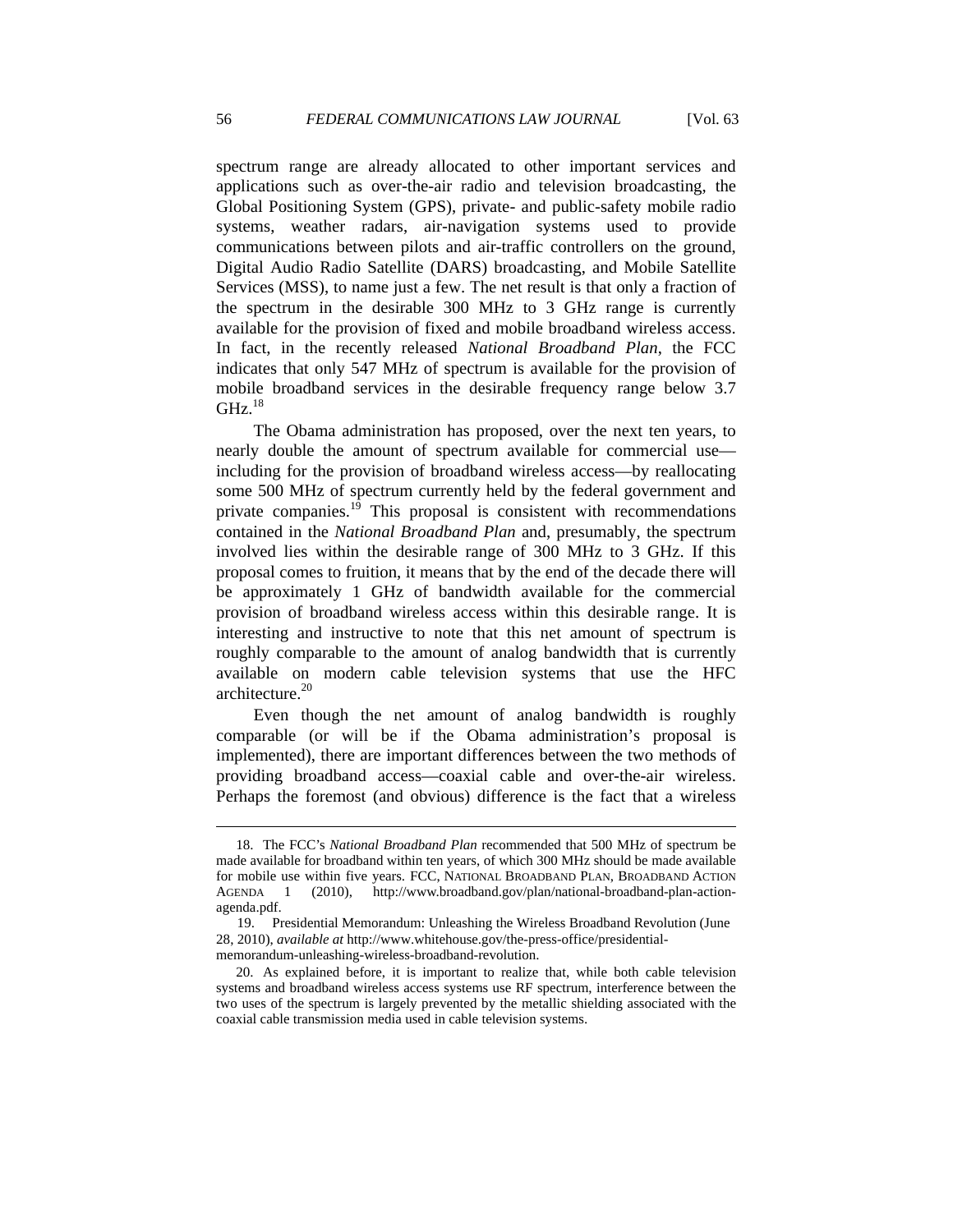network is able to offer mobility to its customers. However, there are significant other differences in terms of the quality and "usability" of the respective analog bandwidth, and, as explained below, mobility increases the challenges associated with using over-the-air spectrum.

Among the other differences is the fundamental one that the over-theair spectrum available for the provision of wireless broadband access is scattered throughout different frequency ranges or bands and among different providers. That is, in contrast to the coaxial cable case, the spectrum available for broadband wireless access is neither contiguous (in the frequency dimension) nor controlled by a single entity. This, in turn, produces two related technical issues. First, as explained before, practical transmitters operating in one channel/band inevitably produce spillover interference into adjacent channels/bands; practical receivers are unable to totally reject radio signals that are emitted in adjacent channels/bands, even if the energy from those signals is contained entirely within those channels/bands. The lack of perfect transmitters and receivers inevitably results in the loss of some capacity between bands due to the need to, for example, provide a buffer or guard band between the two bands to supply the necessary isolation and thereby reduce the associated interference to an acceptable level. Excessively fragmenting the spectrum among different bands reduces the overall technical efficiency of spectrum utilization for this reason.

Second, the problem is further compounded in the over-the-air case by what is known as the *near-far problem*. The problem arises when a user is attempting to receive a weak signal from a distant transmitter while in the immediate proximity of a transmitter operating on an adjacent (in frequency) channel. In such a situation, the signal from the nearby station may be so strong that it overwhelms the ability of the user's receiver to reject that signal and successfully receive the weaker, desired signal from the distant transmitter. These types of adjacent channel/band interference problems are considerably reduced in the case of cable television systems because, being under the control of a single operator, adjacent channel signals can be adjusted by the cable operator to arrive at the receiver at close to the same signal strength—there is no near-far interference problem with which to deal.

In addition to the more benign adjacent channel/band interference environment associated with the spectrum on a cable television system, the shielding associated with the coaxial cable also protects desired signals internal to the cable from external sources of natural and man-made RF noise, as well as interference from other users of the same frequency ranges that are external to the cable system. Such noise and interference can be a major factor in limiting the performance (i.e., the digital transmission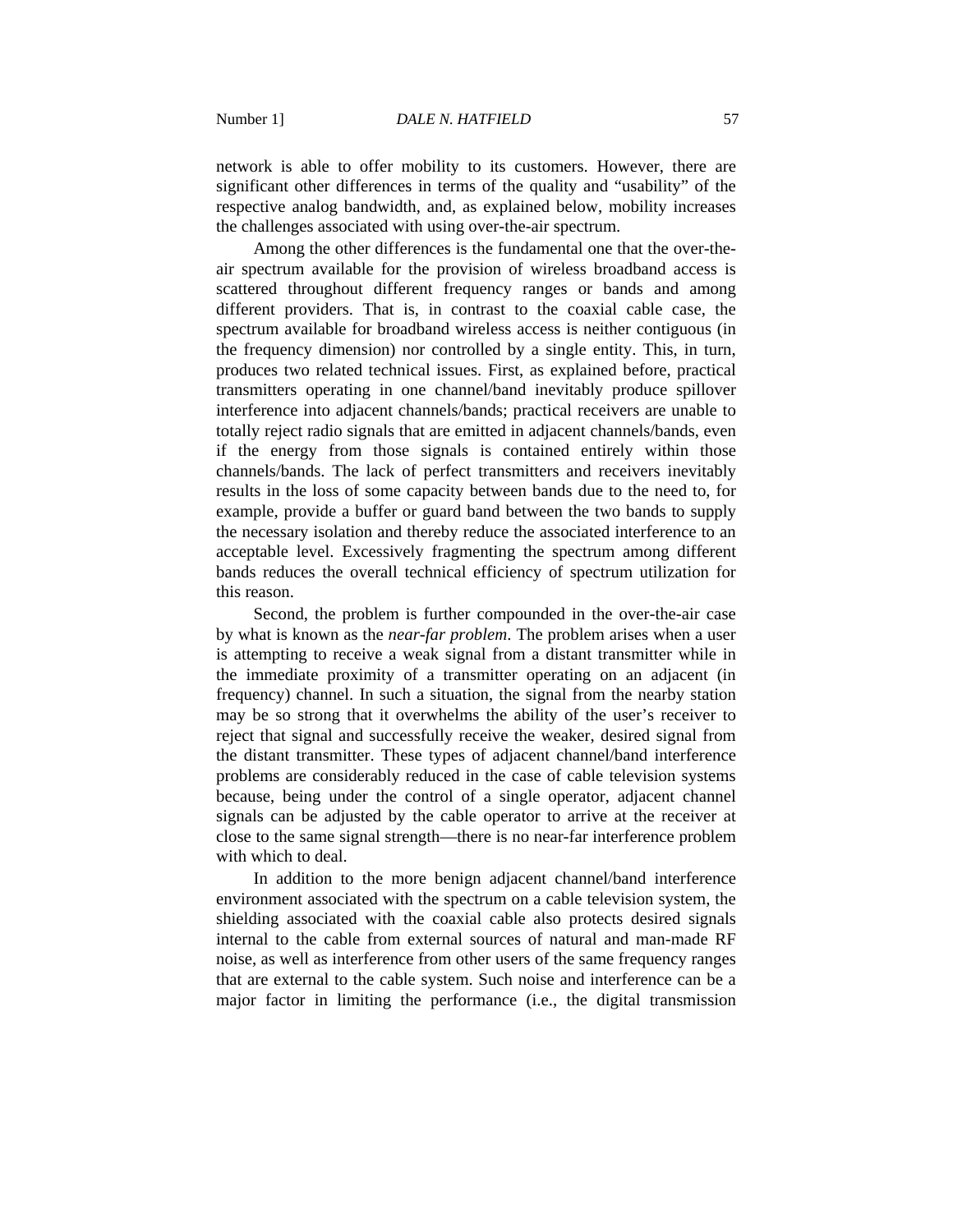capacity) of a given amount of spectrum.

Moreover, RF signals transmitted over-the-air—wireless signals suffer from other impairments, the most fundamental of which is the steady weakening of the signal as the receiver is physically moved farther away from the transmitter. Under ideal conditions (i.e., situations in which there is a totally clear, unobstructed path between the transmitter and the receiver), the strength of the transmitted signal decreases following what is known as the *inverse square rule*. This rule, based upon the physics involved, predicts that doubling the distance decreases the received signal power by a factor of four. Under real-world conditions (i.e., in the presence of physical obstacles, such as hills and buildings, and clutter, such as trees), the strength of the transmitted signal typically decreases with distance at a much faster rate. For example, in an urban area, doubling the distance may reduce the received signal power by a factor of sixteen rather than four. The strength of the signals in a coaxial cable network also decrease with distance, but, in a cable television network, the signals are boosted by broadband amplifiers at regular intervals so that the signal levels remain comparatively strong from the transmitter to the receiver.

This rapid falloff of signal strength with distance in the over-the-air environment has important network architecture implications. Recall once again that, according to Shannon's law, the maximum data rate (digital bandwidth) that a channel will support depends upon the strength of the desired signal relative to the received noise/interference and the analog bandwidth of the channel. This means that, as the over-the-air signal rapidly weakens with distance, the maximum digital bandwidth that is achievable over the path decreases as well. If the transmitter is at a fixed location where primary power from the fixed electrical grid is readily available, the rapid falloff of signal strength can be compensated for, up to a point at least, by an increase in transmitter power.<sup>21</sup> In mobile applications with portable handsets, however, the transmitter power is typically constrained by battery size and life and other considerations, such as limits on human exposure to nearby RF signals. Thus, at the edge of a coverage area, it is not the amount of bandwidth that limits the maximum digital transmission rate, but rather the strength of the transmitted signal from the handset as received at the base station receiver. This suggests that, in order to achieve broadband data rates while efficiently using the available bandwidth with portable handsets such as smartphones, the coverage areas must be kept small.

In addition to coping with adjacent-channel/band interference problems, sources of external noise and interference, and rapid attenuation

 <sup>21.</sup> Directive antennas that concentrate the available transmitter power in the direction of the receiver can also be used to increase the received signal strength.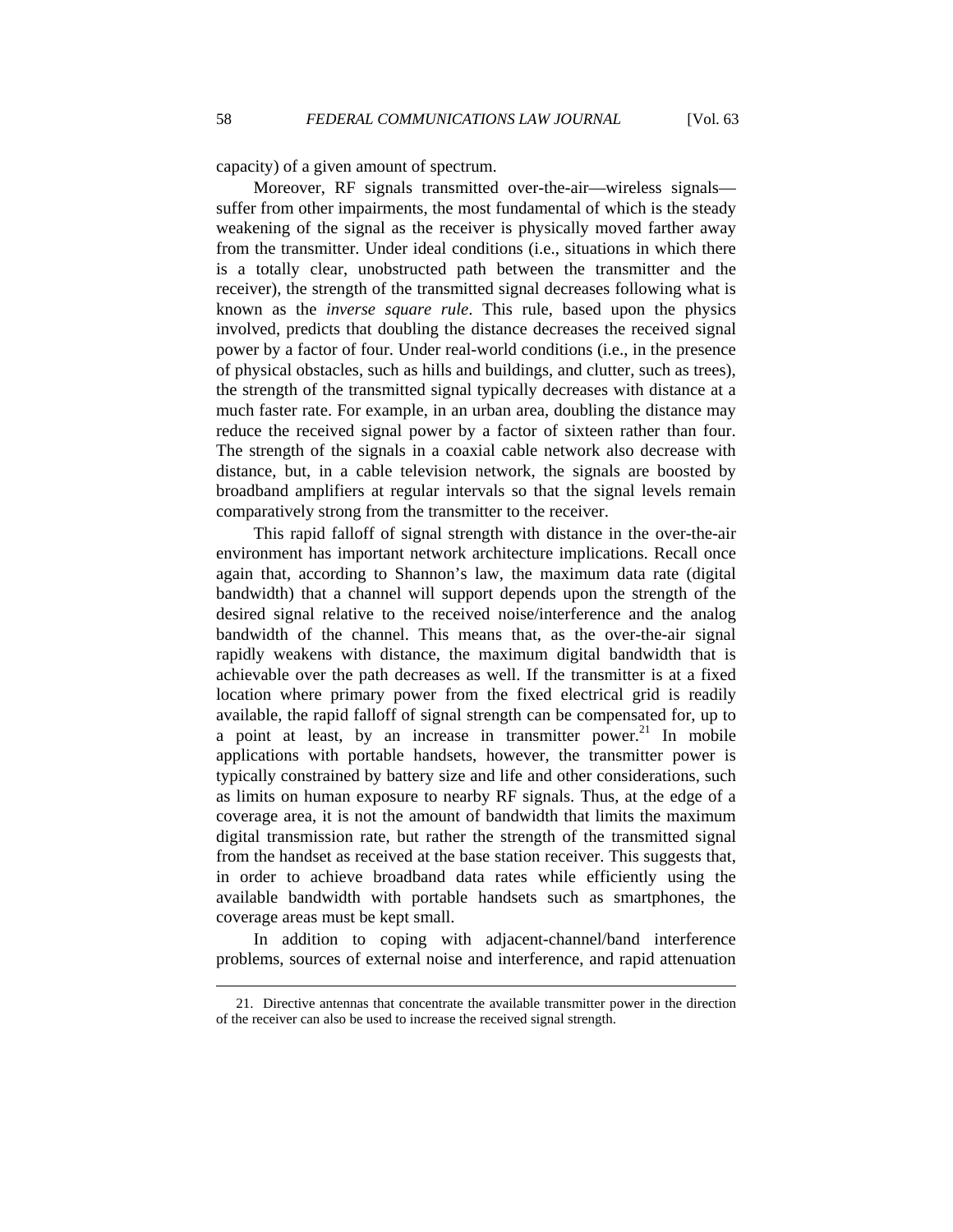of signals with distance, over-the-air wireless systems must also contend with other RF transmission impairments found in an uncontrolled environment. These impairments include what is known as *multipath*—a propagation phenomenon that results in RF signals arriving at a receiver by two or more paths—and its attendant consequences. $^{22}$  One common cause of multipath is when the transmitted signal travels to the receiving antenna directly over both what is known as a *line-of-sight* path and also by a reflection from a terrestrial object such as a mountain or building. Since the latter path is longer than the direct path, there is an additional delay in the amount of time it takes the reflected signal to arrive at the receiver. Depending upon the time spread between the direct and reflected signals, the copies of the transmitted signal arriving at the receiver may combine in a constructive or destructive fashion. As the two terms imply, when the combination is constructive, the total received signal gets stronger, and when the combination is destructive, the total received signal gets weaker. If the location of the transmitter or receiver is changed, the geometry of the paths and, hence, the relative delay changes, as well. This means that the combined signal at the receiver will vary over the immediate geographic coverage area. This variation in signal strength is known as *fading* and is familiar to users of wireless handsets when it manifests itself in the form of dropped calls. $^{23}$ 

It should be noted that all of these problems tend to be exacerbated in a wireless mobile environment when, as is often the case, the end-user terminal or handset is in motion. For example, a user may go around the corner of a building and, in the process, move from a location where the signal from a base station is very weak (because the received signal is in the "shadow" of the building) to a location where the signal is very strong (because it is within line of sight of the base station). Similarly, the cochannel and adjacent channel interference environment may change rapidly because of such movement and because of the changing multipath conditions as explained above. In short, mobility substantially increases the challenges associated with wireless communications. While the effects of the associated impairments can be reduced (or, in the case of multipath, even exploited), there are typically penalties in terms of the added processing power required in the handset (with associated impact on battery life), added latency associated with the time it takes for the additional processing, and added physical size in advanced solutions

 <sup>22.</sup> *Telecommunications: Glossary of Telecommunication Terms*, INST. FOR TELECOMM. SCIENCES, *available at* http://www.its.bldrdoc.gov/fs-1037/ (click on hyperlink "M"; click on hyperlink "multipath") (last visited Nov. 13, 2009).

 <sup>23.</sup> The variation of signal strength or fading produces the familiar phenomenon of cell phone users moving around trying to find a good spot to make or maintain a cellular call.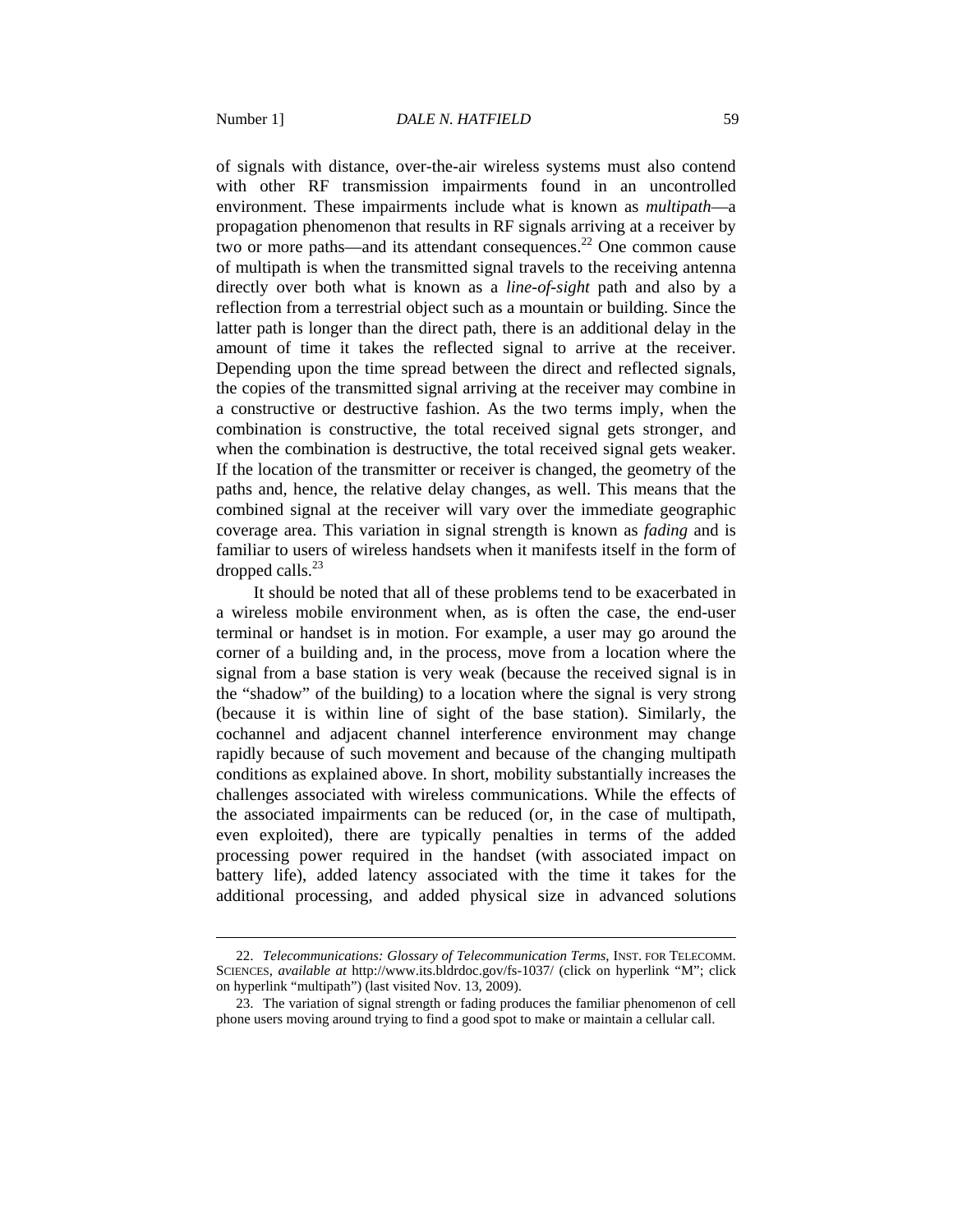requiring multiple antennas.

So to briefly summarize, over-the-air wireless systems face a significantly harsher signal environment compared to a "closed" coaxial cable-based system carrying RF signals; and in turn, over-the-air wireless systems serving mobile (as opposed to fixed) terminals face a still harsher signal environment. The effects of this progression can be seen in relative spectrum efficiencies (as measured in bps/Hz) achieved by cable television systems, over-the-air television broadcasting systems, and mobile wireless (cellular) systems reported earlier in this Essay.

As noted, if the Obama administration's proposal to free up 500 Mhz of additional spectrum for wireless broadband uses is adopted, there will be approximately 1,000 MHz of analog wireless spectrum available for broadband wireless access in the desirable frequency range below 3 GHz. While this may at first seem like an abundance of spectrum, when viewed against the backdrop of the recent exponential increases in broadband wireless demand, it may not be as it seems. To put this in perspective, assume for a moment that each wireless broadband user is consuming 1 Mbps of digital bandwidth and that the spectrum efficiency achieved in the mobile environment is 1 bps/Hz. Under these not-unreasonable conditions, 1,000 MHz of bandwidth would support only 1,000 simultaneous users if, because of interference considerations, the spectrum could be used only once over a large geographic area. Clearly, this would be a woefully inadequate capacity for a major metropolitan area like New York City or Los Angeles, where there may be millions of subscribers. Indeed, in such heavily populated areas, the capacity would be inadequate even if the users were communicating using narrowband digital voice. While higher levels of spectrum efficiency can be achieved, the increases are constrained by Shannon's law, and, in the upstream direction, even more so by the previously noted practical limits on handset transmitter power imposed by battery life and human RF exposure considerations.

Unlike traditional high-power, high-antenna-height wireless systems that allowed spectrum to be used only once in a large geographic area, the more modern cellular mobile radio systems that emerged in the 1980s employ frequency reuse in a cellular configuration or architecture. Cellular mobile radio systems get their name from the notion of dividing the large geographic area into a series of small, geographically contiguous coverage areas called *cells*. Relatively low-power base station transmitters and receivers with relatively low-height antennas (towers) are placed in each cell and connected by wireline or microwave facilities to the balance of the network and, through interconnection arrangements, to other fixed and mobile networks as well. The relatively low power and low antenna heights of the base stations match the radio coverage to the area of these cells, and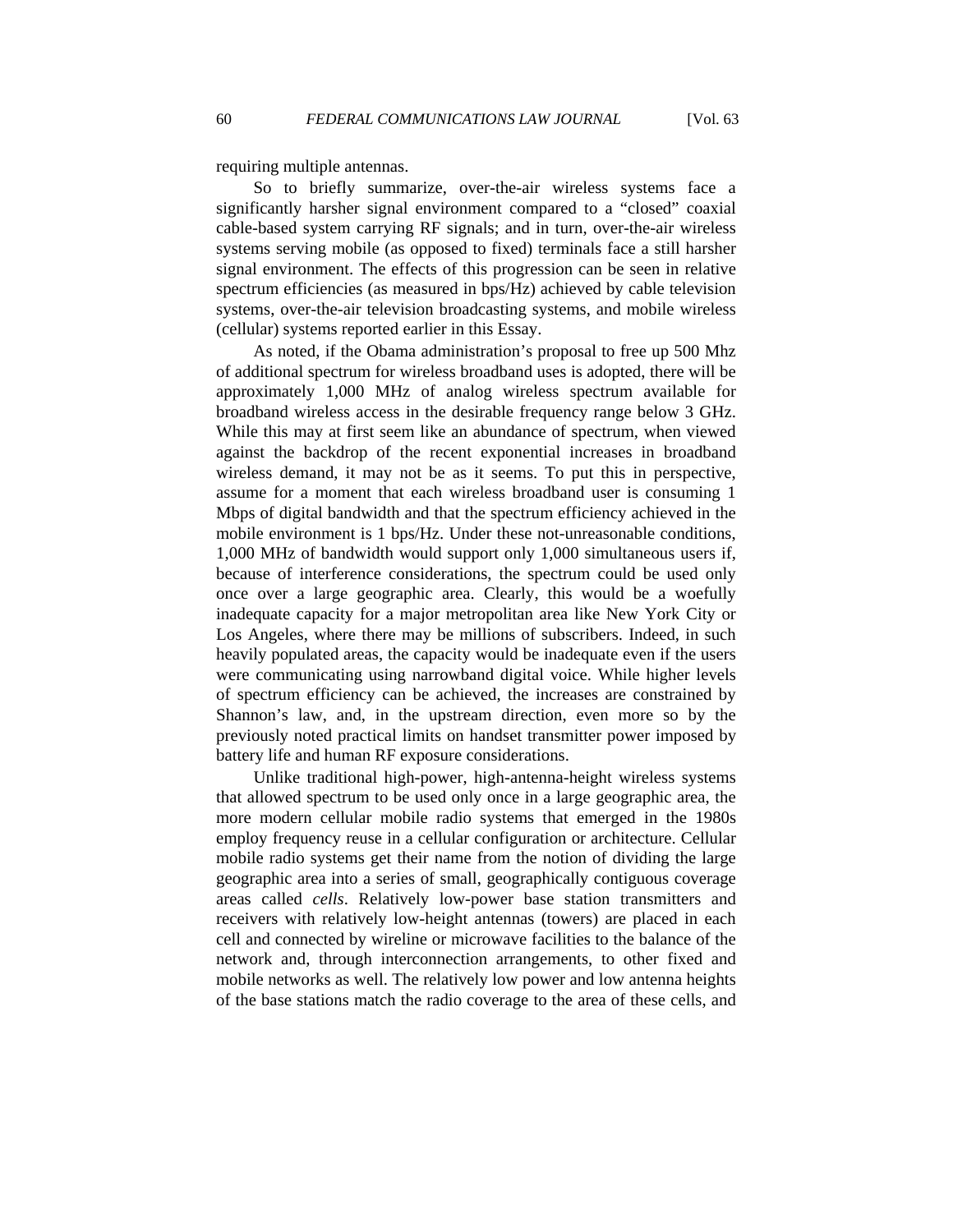the base stations communicate with the mobile units (e.g., cellular handsets or smartphones) in their respective cells. Because of the low power and low antenna heights involved, cochannel interference is minimized, and the same channel can be used simultaneously (i.e., reused) for different conversations or data sessions in different cells within the larger geographic area.

In contrast to the traditional systems of the 1970s and earlier, frequency reuse and the cellular architecture enables the scarce spectrum resource to be utilized in a much more intense manner. That is, rather than being used just once in a large geographic area, the assigned spectrum is reused many times, thus multiplying the capacity in that area. Another important feature of the cellular architecture is that, as demand develops, a larger number of still-smaller cells (i.e., cells covering even smaller geographic areas) can be employed to increase the amount or intensity of frequency reuse and, hence, the total capacity of the system. Or, stated another way, increased frequency reuse (and hence increased efficiency) through *cell division* can be employed to increase capacity over time.

Such increases in capacity through increased frequency reuse are not insignificant; indeed, the opposite is true because the increases in capacity are exponential. For example, early cell sites (and those cell sites in more rural areas today where spectrum capacity is not yet a consideration) might have had a radius of 10 miles. Decreasing the radius to 1 mile increases the capacity a hundredfold and decreasing the radius to 0.1 miles increases capacity by a factor of  $10,000$ <sup>24</sup> As explained before, reducing the distance between the handset and the base station also allows much higher signal strengths at the receiver, thereby increasing the digital bandwidth available at the edge of the coverage area and reducing the power consumed by the handset. Thus, while further increases in broadband wireless capacity can be partially met by (a) doubling the amount of available bandwidth allocated to such services as recently proposed, and (b) increasing the efficiency with which the available bandwidth is used by more closely approaching the Shannon's law-limit, as a practical matter, continued dramatic increases in broadband wireless demand will have to be met through the exponential increases in capacity associated with smaller cell sizes. Evidence suggests that the marketplace is already responding in exactly this way. Broadband wireless providers are not only seeking more spectrum and, with their vendors, further improving spectrum efficiency

 <sup>24.</sup> This exponential increase is due to the fact that the area of a circle increases with the square of the radius. Thus, for example, decreasing the average cell radius by one-half decreases the coverage area of each cell by one-fourth and increases the amount of frequency reuse obtained by a factor of four. This increase may come at the expense of additional infrastructure investment.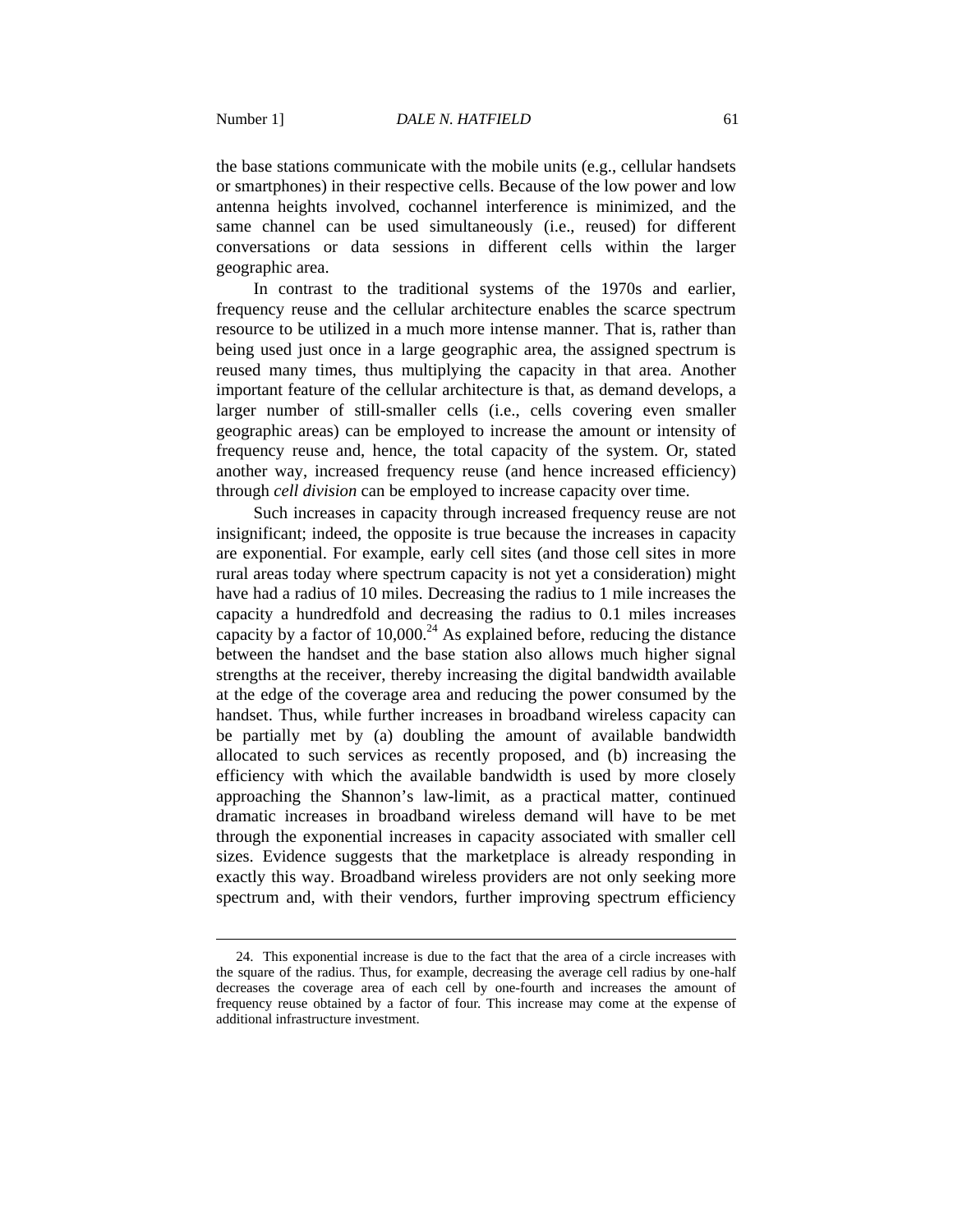within the Shannon's law-limit, but also turning to microcells, picocells, and femtocells, $25$  as well as to "smart antennas" and outdoor Distributed Antenna Systems—all of which permit much more intense frequency reuse.

It is interesting to note that enhancing wireless capacity through increased frequency reuse is analogous to how the cable television industry increases its capacity by node splitting or increasing the geographic density of the access nodes, as explained earlier. In the wireless case, and in the coaxial-cable case, increasing the number of access nodes allows, respectively, the available over-the-air spectrum and the spectrum within the shielded coaxial cable to be used more intensely. In both the wireless and cable cases, shortening the access portion of the network—the distance between end user and the access node—implies the need for a denser fiber network to carry the traffic between the access nodes and the balance of the network.<sup>26</sup> Additionally, shortening the access portion of the network in the case of DSL would facilitate greater bandwidths for the reasons given earlier.

### *D. Fiber-Optic Cable*

 $\overline{a}$ 

In the descriptions of the three access technologies addressed so far, it was implicitly assumed that a fiber-optic cable would be used to carry the broadband digital signals from the neighborhood node to the balance of the network.27 In each case, the technical challenges associated with the three technologies in providing the connection between the neighborhood node and the individual subscriber were addressed. Although there are economic challenges in doing so, fiber-optic cables can be used in this portion of the network, in what is typically referred to as the Fiber-to-the-Home (FTTH) configuration or architecture.

Optical fibers consist of a very fine cylinder of glass, called the *core*, surrounded by a concentric layer of glass, called the *cladding*, and, as in the case of twisted-pair copper cable, multiple individual fibers are often grouped together to form a fiber-optic cable. In terms of analog bandwidth,

 <sup>25.</sup> The terms microcell, picocell, and femtocell are not precisely defined, but they reflect cells with increasingly smaller radii, respectively. The smallest, a femtocell, may have a radius of only 10 meters or so. *See Microcell*, WIKIPEDIA: THE FREE ENCYCLOPEDIA, http://en.wikipedia.org/wiki/Microcell (last visited Nov. 13, 2010).

 <sup>26.</sup> *See* MARK MACCARTHY, THE ASPEN INST., RETHINKING SPECTRUM POLICY: A FIBER INTENSIVE WIRELESS ARCHITECTURE 3 (2010), http://www.aspeninstitute.org/sites/default/files/content/docs/pubs/Rethinking\_Spectrum\_Po licy.pdf ("A fiber intensive wireless network architecture should be considered, in parallel with the allocation of additional spectrum, as complementary long-term solutions to the problem of exploding demand for wireless services.").

 <sup>27.</sup> In some situations, especially in more remote areas, broadband point-to-point microwave systems may continue to play an important role in carrying traffic from the access node to the balance of the network.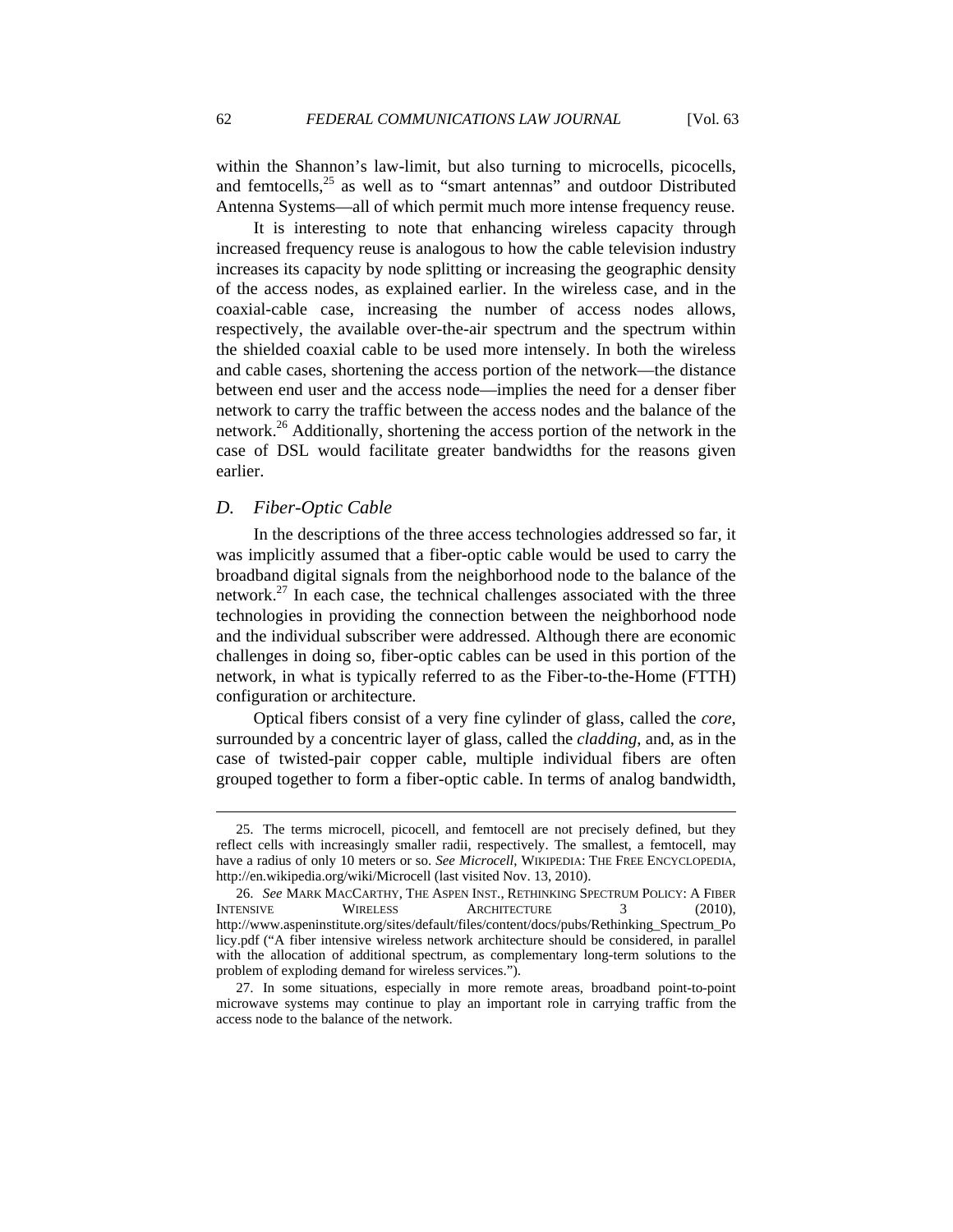the individual fibers making up the cable are, depending upon the type of optic fiber deployed, capable of handling optical signals with a total analog bandwidth in the terahertz  $(THz)^{28}$  or even tens of THz range. Although these rates are primarily associated with long-haul or core network, $29$  the basic technology permits extremely high transmission rates in the local access network as well.

In addition to their enormous advantage in terms of analog bandwidth, optical fibers also have the benefit that, since they use optical signals rather than electrical signals, they do not suffer from the natural and man-made forms of electrical noise or interference described earlier. This immunity to electrical noise and interference results from the fact that the individual optical fibers are made of glass and do not conduct electricity. In terms of digital bandwidth, the combination of substantial analog bandwidth coupled with the immunity to electrical noise and interference means that, even in residential FTTH applications, an individual optical fiber is capable of transmission rates on the order of several Gbps. The actual transmission rate delivered to the subscriber depends upon, among other things, the details of the architecture. One popular architecture called a Passive Optical Network (PON) divides the available transmission capacity among multiple subscribers while another architecture known as Point to Point (PtP) is capable of delivering the entire transmission capacity of the fiber to an individual subscriber. The former provides digital bandwidths in the tens of Mbps range, while the latter provides digital bandwidths in the hundreds of Mbps range.

## IV. SUMMARY AND CONCLUSIONS

The recent release of the *National Broadband Plan* by the FCC has focused attention on the importance of having sufficient bandwidth available anytime and any place to support a growing array of broadband services that are critical to the nation's economic and social well-being and to public safety and homeland security, as well. This Essay described the relationship between the maximum digital transmission capacity of a channel and the two fundamental factors that determine that capacity. These fundamental factors are the analog bandwidth of the channel and the strength of the received signal relative to the noise. Building upon this understanding, this Essay explored technical opportunities and challenges associated with increasing the capacity of four transmission technologies used in the critical-access portion the network—namely, twisted-pair cable, coaxial cable, wireless links, and fiber-optic cable.

The opportunities and challenges associated with increasing the

 <sup>28. 1</sup> THz = 1,000 GHz = 1,000,000 MHz.

 <sup>29.</sup> *See supra* Part III.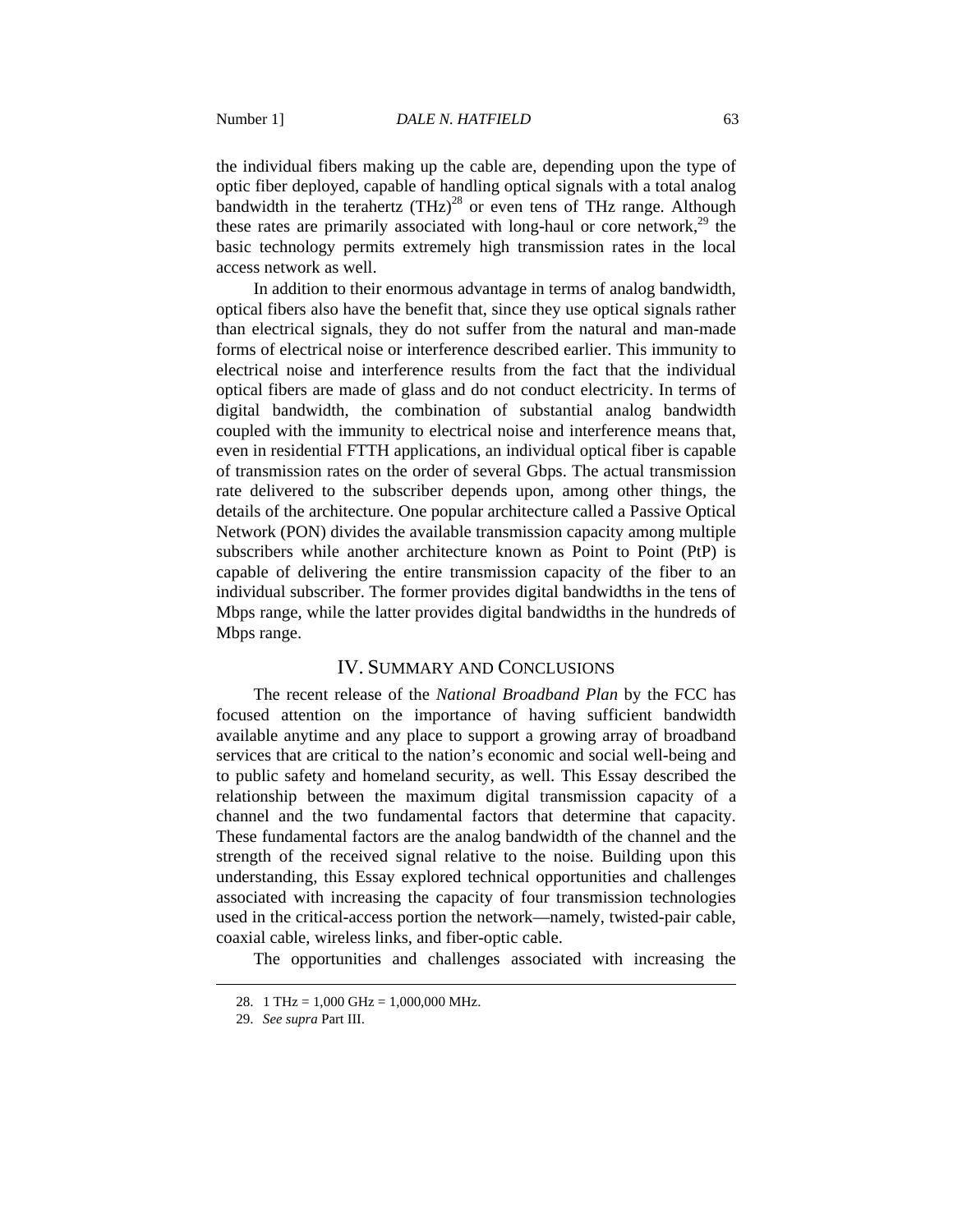capacity of each of the four technologies described above extend beyond the pure technical characteristics of the transmission media, associated electronics, and overall architecture to include not only cost but also operational factors, such as the ease with which the provider can gain access to the necessary public and private rights-of-way or access to added base station antenna sites (in the case of wireless systems). It is beyond the scope of this Essay to address these latter factors in any detail. Rather, in the balance of this section, the opportunities and challenges associated with the technical aspects of the four digital transmission technologies will be summarized and characterized.

Of the four technologies discussed in this Essay, ordinary multi-pair copper cable used in the traditional telephone network is highly constrained in terms of analog bandwidth at longer distances, and because the wirepairs are unshielded, it is susceptible to both internally and externally generated electrical noise and interference. As Shannon's law suggests, the resulting digital transmission bandwidth using DSL technology is limited to a few Mbps. While higher data rates are possible at shorter distances and by utilizing more than one wire-pair per customer, further increases in capacity are apt to be incremental, and dramatic increases problematical, because of the limited bandwidth and difficult noise and interference environment. An advantage of the DSL architecture, though, is that the entire capacity of a wire-pair within the cable is available to a single customer—that is, it is unshared.

The second technology, coaxial cable, in contrast, has a much larger analog bandwidth—on the order of 1 GHz—and its shielded construction reduces its susceptibility to externally generated electrical noise and interference. While the inherent bandwidth of the coaxial cable employed is large, in a traditional cable television network amplifiers are required at regular intervals to maintain the transmitted signals at an acceptable level of signal strength. These amplifiers generate electrical noise and selfinterference, but—unlike wireless, over-the-air transmission—the noise and interference environment internal to the cable is much more predictable and, hence, easier to mitigate. Again, as Shannon's law would suggest, with an analog bandwidth on the order of 1 GHz and a comparatively benign and controlled noise and interference environment, the digital transmission bandwidth of a cable television network, optimally configured, is several Gbps. Artifacts stemming from the origins of the industry in delivering over-the-air broadcast television signals—for example, the placement of the signals or channels within the available analog bandwidth and the need to continue to carry such signals in the analog format—reduce the current digital capacity. However, in the longer term, it should be possible to exploit the full digital transmission capacity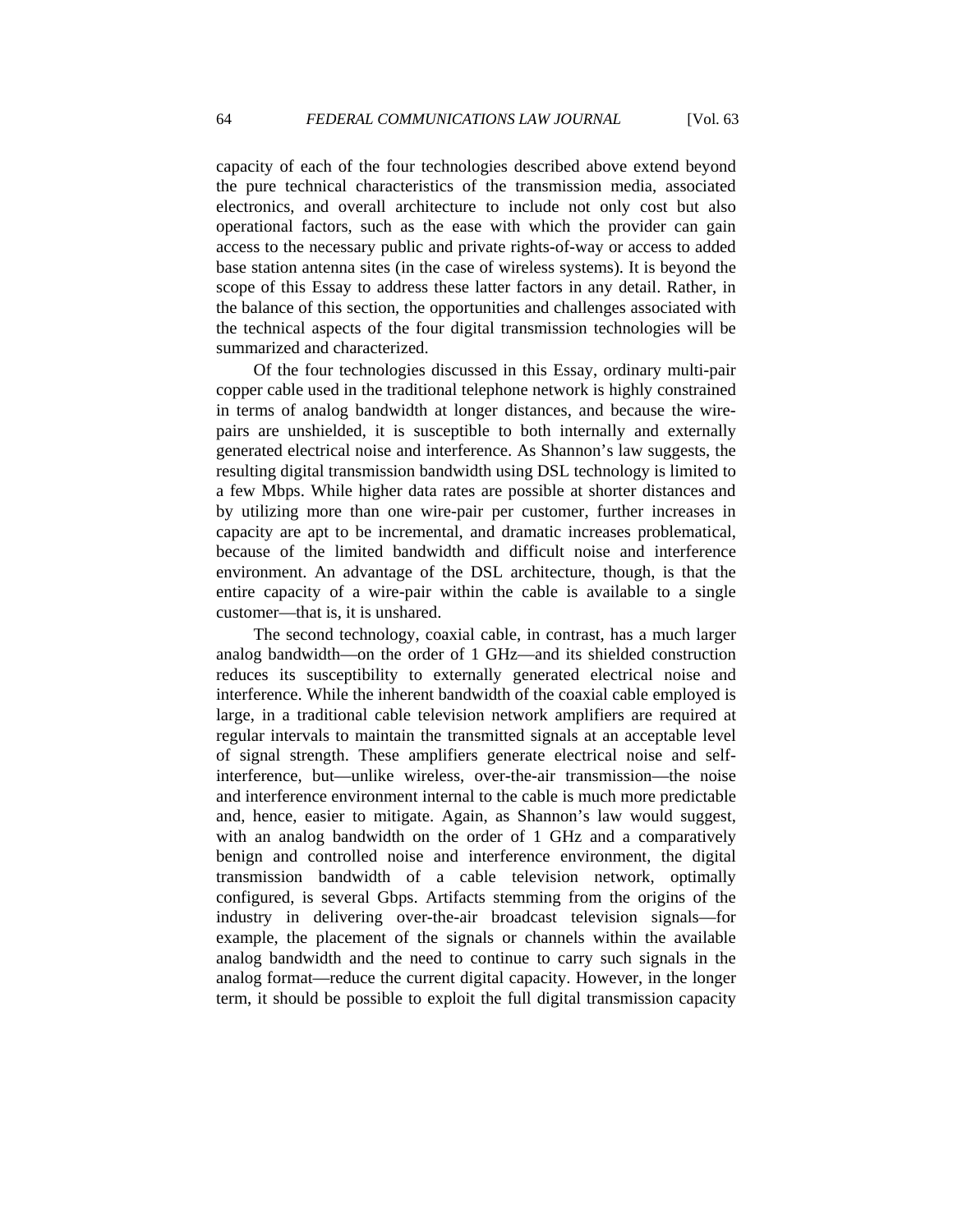of the cable itself. A disadvantage of the cable television architecture is that numerous stretches of the coaxial cable—and hence the digital transmission capacity—are shared among multiple customers. However, as explained in more detail above, the number of customers sharing the available capacity can be decreased, and accordingly, the digital transmission capacity per customer can be increased through node-splitting and shortening the distance spanned by any single stretch of cable.

The analog bandwidth available to the third technology, wireless links, depends upon the amount of spectrum allocated by the government for the provision of fixed and mobile wireless broadband access. In the United States, only 547 MHz of spectrum is currently available for such purposes. Recently, though, the Obama administration proposed the reallocation of 500 MHz of additional spectrum, which, if the reallocation is fully carried out, would bring the total analog bandwidth available to approximately 1 GHz. While wireless systems have the obvious advantage of offering mobility, their use of over-the-air spectrum presents a myriad of challenges, as described earlier. These challenges include the scattering of the available bandwidth across different bands within the desirable range and coping with adjacent channel/band interference problems, sources of external noise and interference, rapid attenuation of signals with distance, and over-the-air propagation impairments, such as multipath. In short, wireless systems face a much harsher signal environment compared to "closed" coaxial-cable-based and fiber-optic-cable-based systems. Overthe-air wireless systems serving mobile as opposed to fixed terminals face a still harsher signal environment because of the additional variability of the signal propagation conditions. The net result is still lower spectrum efficiencies (as measured in bps/Hz). Because of the harsher signal environment, the rapid falloff of signal strength with distance, and the constraints on up-link transmitter power associated with mobile handsets, the overall digital bandwidth achievable in a mobile environment is significantly reduced compared to closed coaxial-cable- and fiber-opticcable-based systems, even when the available analog bandwidth is roughly the same.

The fourth technology, fiber-optic cable, is generally regarded as the gold standard in terms of increasing broadband digital access capacity because of its enormous analog bandwidth and its immunity to natural and man-made forms of electrical noise and interference. The actual digital transmission rate delivered to or from a customer depends upon the details of the architecture employed, but the ultimate capacity is limited more by economic factors than by the inherent technical constraints on the underlying technology imposed by Shannon's law. In this regard, fiberoptic cable is often referred to as being "future proof" because the